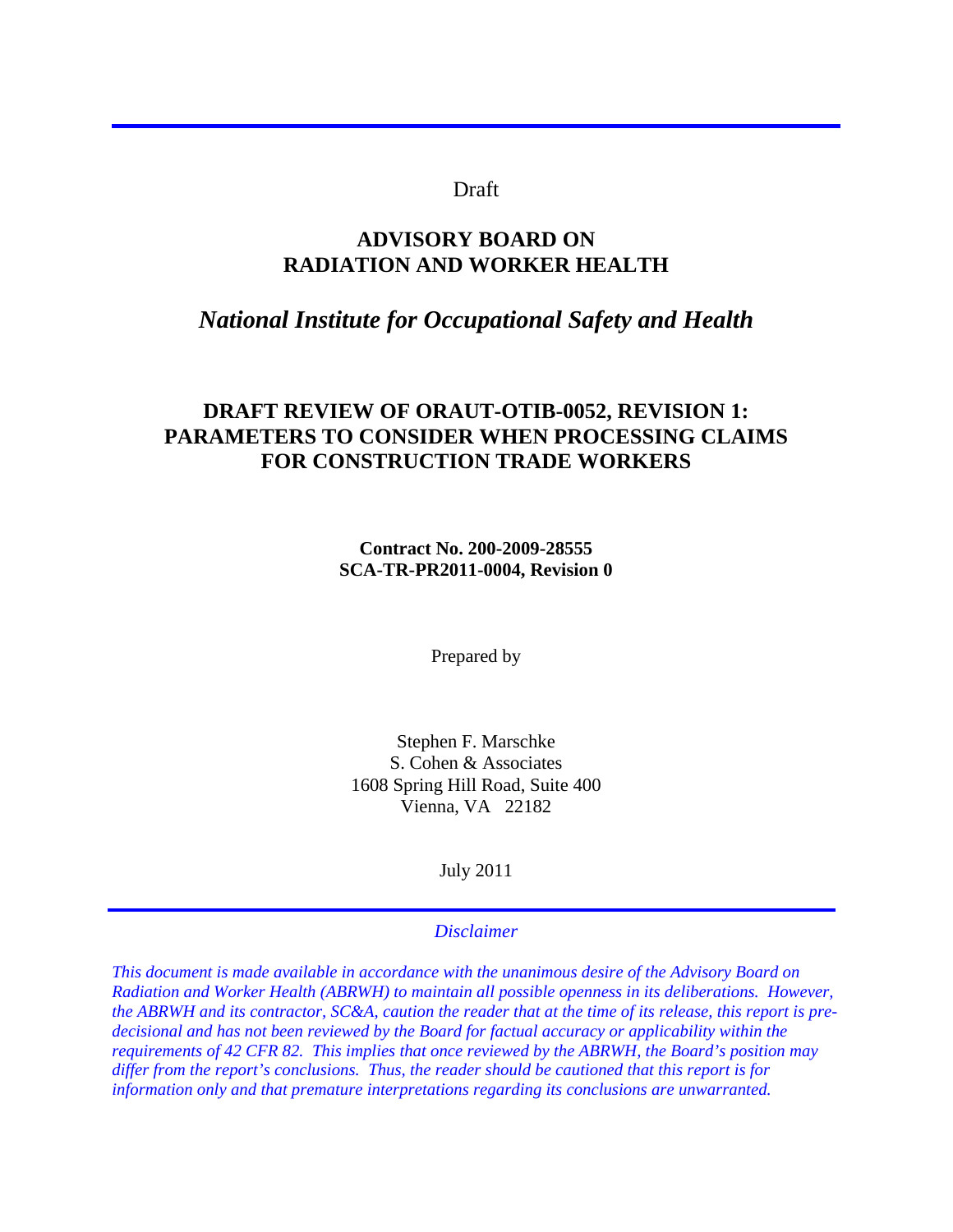| <b>Effective Date:</b> | Revision No. | Document No.       | Page No.  |
|------------------------|--------------|--------------------|-----------|
| 2011<br>July 11        | Draft – 0    | SCA-TR-PR2011-0004 | $2$ of 26 |

| S. COHEN & ASSOCIATES:                                                                                                                                         | Document No.           |
|----------------------------------------------------------------------------------------------------------------------------------------------------------------|------------------------|
|                                                                                                                                                                | SCA-TR-PR2011-0004     |
| <b>Technical Support for the Advisory Board on</b>                                                                                                             | <b>Effective Date:</b> |
| <b>Radiation &amp; Worker Health Review of</b><br><b>NIOSH Dose Reconstruction Program</b>                                                                     | Draft – July 11, 2011  |
| <b>DRAFT REVIEW OF ORAUT-OTIB-0052,</b><br><b>REVISION 1: PARAMETERS TO</b><br><b>CONSIDER WHEN PROCESSING CLAIMS</b><br><b>FOR CONSTRUCTION TRADE WORKERS</b> | Page 2 of 26           |
|                                                                                                                                                                | Supersedes:            |
| Task Manager:<br>Date:                                                                                                                                         | N/A                    |
| Stephen F. Marschke                                                                                                                                            |                        |
| Project Manager:                                                                                                                                               | Reviewers:             |
| Date:<br>John Mauro, PhD, CHP                                                                                                                                  | Arjun Makhijani, PhD   |

| <b>Record of Revisions</b>       |                          |               |                                |
|----------------------------------|--------------------------|---------------|--------------------------------|
| <b>Revision</b><br><b>Number</b> | <b>Effective</b><br>Date |               | <b>Description of Revision</b> |
| $0$ (Draft)                      | 7/11/2011                | Initial issue |                                |
|                                  |                          |               |                                |
|                                  |                          |               |                                |
|                                  |                          |               |                                |
|                                  |                          |               |                                |
|                                  |                          |               |                                |
|                                  |                          |               |                                |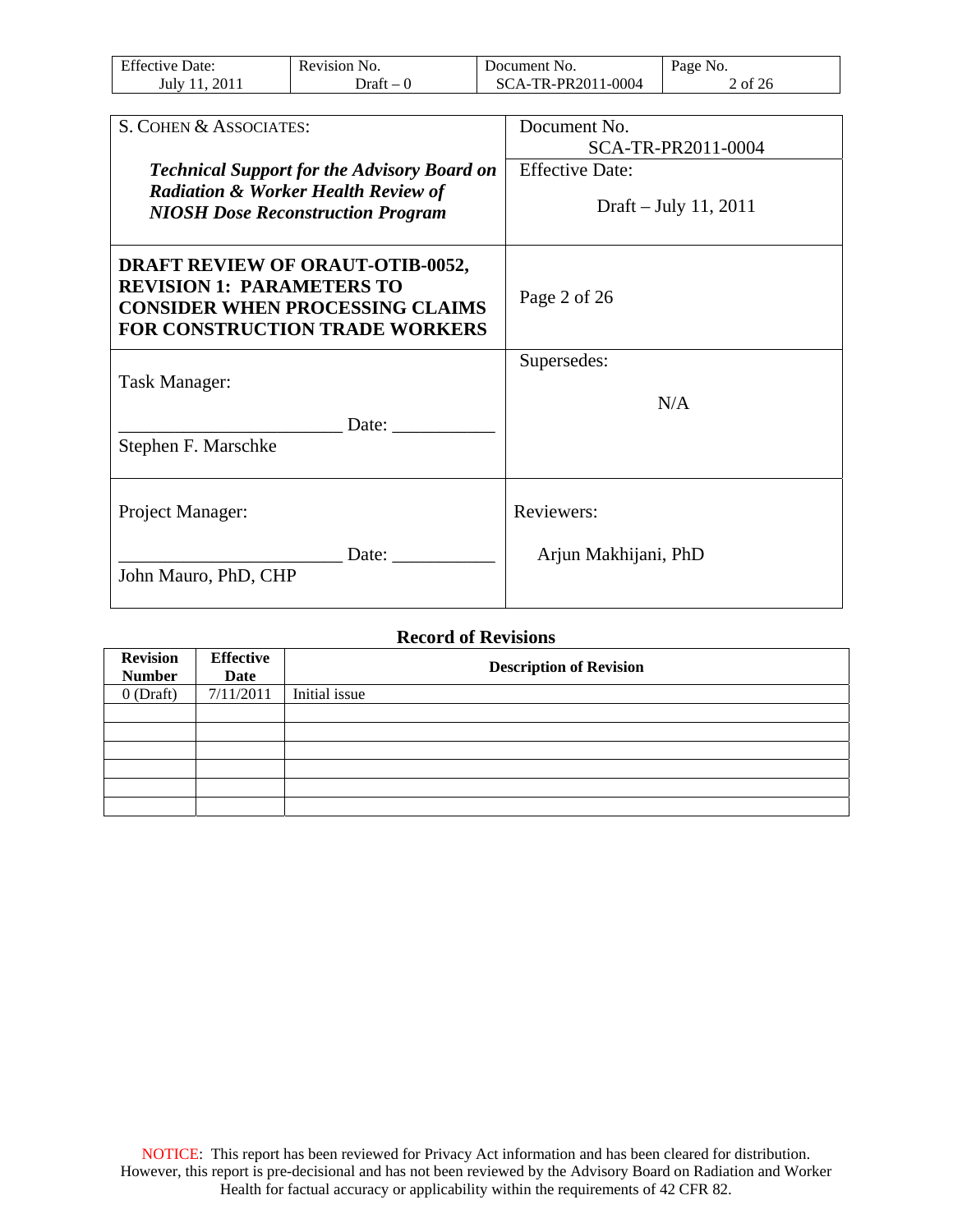| T C<br>Jate:<br>Effective | Revision<br>N <sub>O</sub>        | . Jocument -<br>NO.                          | Page<br>NO.                |
|---------------------------|-----------------------------------|----------------------------------------------|----------------------------|
| 2011<br>July 11           | ⊃raft<br>$\overline{\phantom{a}}$ | 1-0004<br>TR-PR2011<br>$^{\prime}$ $\Lambda$ | $\sigma$ of $2^{\epsilon}$ |

# **TABLE OF CONTENTS**

| 1.0 |      |                                                                  |  |
|-----|------|------------------------------------------------------------------|--|
| 2.0 |      |                                                                  |  |
|     | 2.1  |                                                                  |  |
|     | 2.2  |                                                                  |  |
|     | 2.3  |                                                                  |  |
|     | 2.4  |                                                                  |  |
|     | 2.5  |                                                                  |  |
|     | 2.6  |                                                                  |  |
|     | 2.7  |                                                                  |  |
| 3.0 |      |                                                                  |  |
|     | 3.1  |                                                                  |  |
|     | 3.2  |                                                                  |  |
|     | 3.3  |                                                                  |  |
|     | 3.4  |                                                                  |  |
|     | 3.5  |                                                                  |  |
|     | 3.6  |                                                                  |  |
|     | 3.7  |                                                                  |  |
|     | 3.8  |                                                                  |  |
|     | 3.9  |                                                                  |  |
|     | 3.10 |                                                                  |  |
|     |      |                                                                  |  |
|     |      | Attachment 1: August 22, 2008, Draft - ORAUT Proposed Changes to |  |
|     |      |                                                                  |  |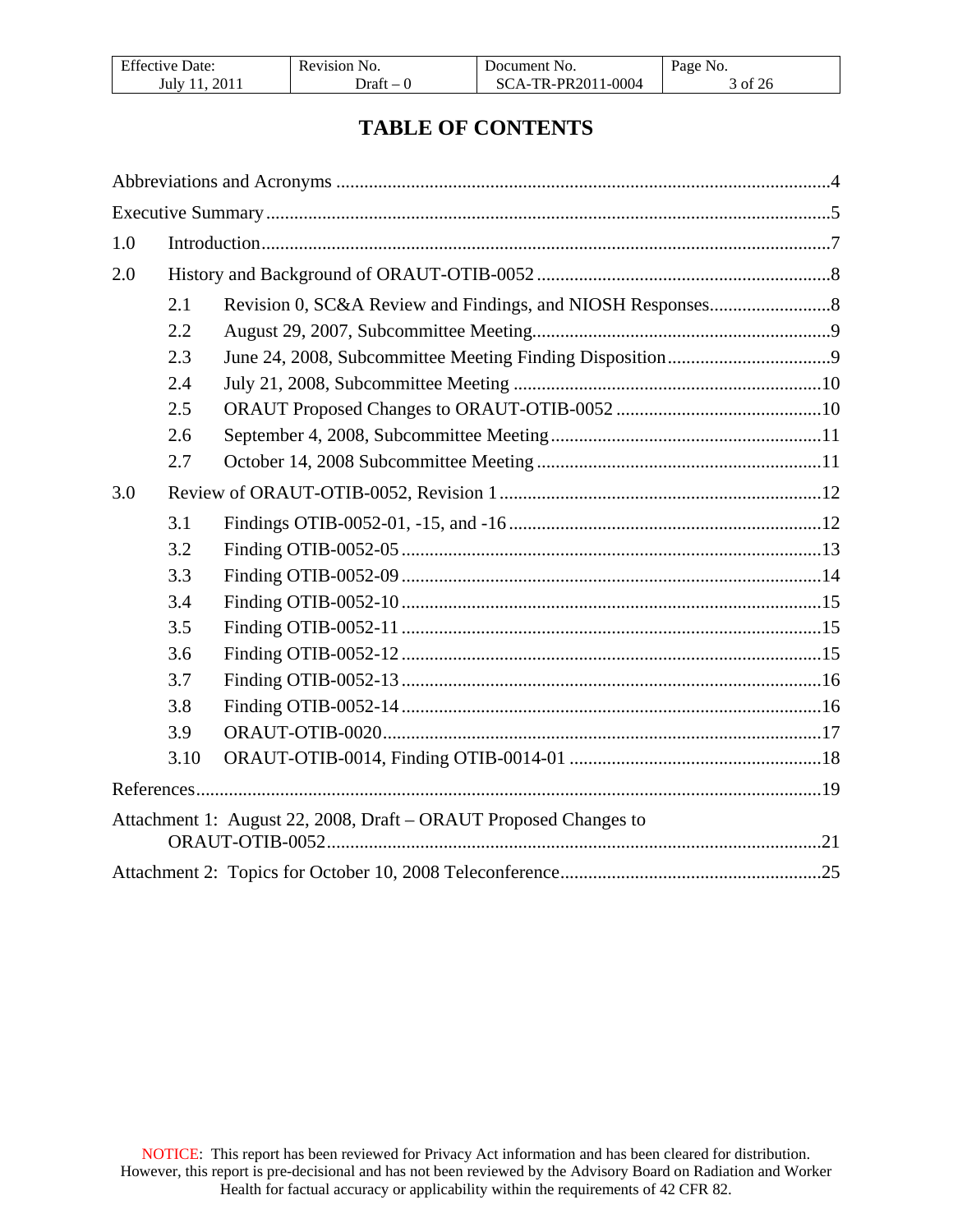| <b>Effective Date:</b> | Revision No. | Document No.       | Page No. |
|------------------------|--------------|--------------------|----------|
| 2011<br>July 11        | Draft – 1    | SCA-TR-PR2011-0004 | 4 of 26  |

# **ABBREVIATIONS AND ACRONYMS**

<span id="page-3-0"></span>

| <b>Advisory Board</b> |                                                              |
|-----------------------|--------------------------------------------------------------|
| or Board              | Advisory Board on Radiation and Worker Health                |
| <b>AMW</b>            | <b>All Monitored Workers</b>                                 |
| <b>CPWR</b>           | Center to Protect Workers' Rights                            |
| <b>CTW</b>            | <b>Construction Trade Worker</b>                             |
| <b>DOE</b>            | U.S. Department of Energy                                    |
| <b>EEOICPA</b>        | Energy Employees Occupation Illness Compensation Act of 2000 |
| ER                    | <b>Evaluation Report</b>                                     |
| <b>HPAREH</b>         | Health Protection Annual Radiation Exposure History          |
| <b>INL</b>            | <b>Idaho National Laboratory</b>                             |
| <b>MUD</b>            | Master Update Dump (INL exposure database)                   |
| <b>NCW</b>            | Non-Construction Worker                                      |
| <b>NIOSH</b>          | National Institute for Occupational Safety and Health        |
| <b>ORAU</b>           | Oak Ridge Associated Universities                            |
| <b>ORAUT</b>          | Oak Ridge Associated Universities Team                       |
| <b>OTIB</b>           | <b>ORAUT Technical Information Bulletin</b>                  |
| <b>PER</b>            | <b>Program Evaluation Report</b>                             |
| <b>REX</b>            | Radiological EXposure (Hanford exposure database)            |
| SC&A                  | <b>Sanford Cohen and Associates</b>                          |
| <b>SEC</b>            | <b>Special Exposure Cohort</b>                               |
| <b>SRS</b>            | Savannah River Site                                          |
| <b>TBD</b>            | <b>Technical Basis Document</b>                              |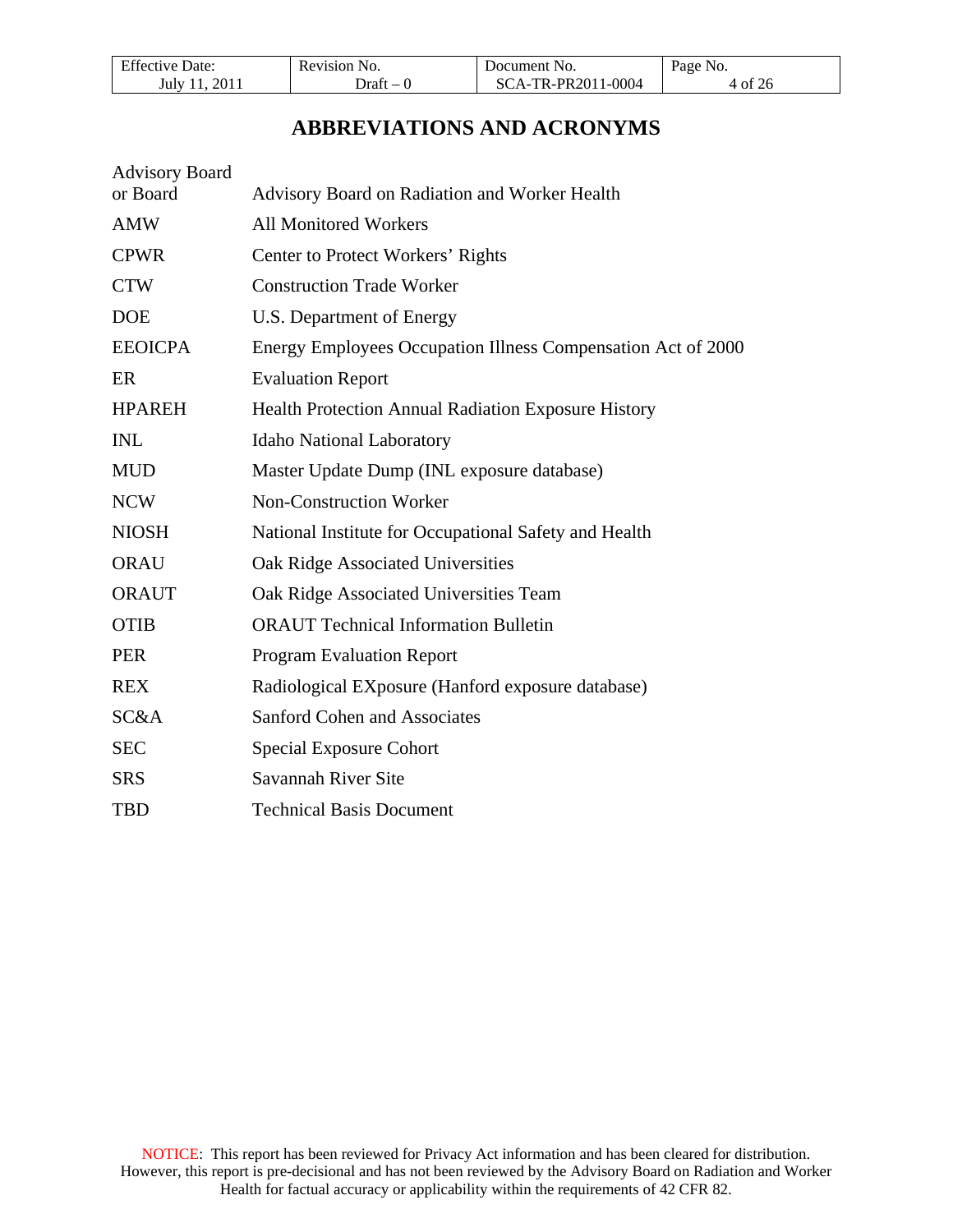| <b>Effective Date:</b> | Revision No. | Document No.       | Page No. |
|------------------------|--------------|--------------------|----------|
| 2011<br>July 11.       | - Draft –    | SCA-TR-PR2011-0004 | 5 of 26  |

# **EXECUTIVE SUMMARY**

<span id="page-4-0"></span>On August 31, 2006, the National Institute for Occupational Safety and Health (NIOSH) issued Document No. ORAUT-OTIB-0052, "Parameters to Consider When Processing Claims for Construction Trade Workers" (ORAUT 2006). At the request of the Advisory Board on Radiation and Worker Health (Advisory Board), S. Cohen and Associates (SC&A) undertook a technical review of OTIB-0052, and issued a draft report in July 2007 (SC&A 2007). In this review of OTIB-0052, SC&A identified 16 findings. Subsequent to the SC&A review report being issued, the 16 findings and their potential resolutions were discussed at a series of meetings between the Advisory Board's Subcommittee for Procedures Review, NIOSH, and SC&A. These meetings were held on August 29, 2007; June 24, 2008; July 21, 2008; September 4, 2008; October 19, 2008 (teleconference); and October 14, 2008. In addition, on August 22, 2008, NIOSH provided the Subcommittee and SC&A with proposed changes to OTIB-0052, which were intended to address the 16 findings. During these meetings, 6 of the 16 findings were closed, 3 others were transferred to ORAUT-OTIB-0020 (ORAUT 2008), 1 was determined to be in abeyance, and 6 remained in progress. On February 17, 2011, NIOSH issued ORAUT-OTIB-0052, Revision 1 (ORAUT 2011).

The purpose of this report is to evaluate which findings have been addressed by OTIB-0052, Revision 1, and to provide the Subcommittee with recommendations as to the status of the 16 OTIB-0052 findings. The following table shows the status of the 16 findings that SC&A made against OTIB-0052 prior to Revision 1, the SC&A recommended status of each finding after Revision 1, and the status of other OTIBs that are related to OTIB-0052.

| <b>Finding</b>           | <b>Status Prior to Revision 1</b> | <b>Recommended Status After Revision 1</b> |
|--------------------------|-----------------------------------|--------------------------------------------|
| OTIB-0052-01:            | Transferred to Issue OTIB-0052-16 | Transferred to ORAUT-OTIB-0020             |
| OTIB-0052-02:            | Closed                            | Closed                                     |
| OTIB-0052-03:            | Closed                            | Closed                                     |
| OTIB-0052-04:            | Closed                            | Closed                                     |
| OTIB-0052-05:            | In Progress                       | Closed                                     |
| OTIB-0052-06:            | Closed                            | Closed                                     |
| OTIB-0052-07:            | Closed                            | Closed                                     |
| OTIB-0052-08:            | Closed                            | Closed                                     |
| OTIB-0052-09:            | In Progress                       | Closed                                     |
| OTIB-0052-10:            | In Progress                       | Closed                                     |
| OTIB-0052-11:            | In Progress                       | Closed                                     |
| OTIB-0052-12:            | In Abeyance                       | In Progress                                |
| OTIB-0052-13:            | In Progress                       | In Progress                                |
| OTIB-0052-14:            | In Progress                       | In Progress                                |
| OTIB-0052-15:            | Transferred to ORAUT-OTIB-0020    | Transferred to ORAUT-OTIB-0020             |
| OTIB-0052-16:            | Transferred to ORAUT-OTIB-0020    | Transferred to ORAUT-OTIB-0020             |
| <i><b>OTIB-0020:</b></i> | Not Applicable                    | Not Applicable                             |
| OTIB-0014-01:            | Transferred to ORAUT-OTIB-0052    | Transferred to ORAUT-OTIB-0052             |

Three of the OTIB-0052 findings have been transferred to ORAUT-OTIB-0020 for resolution. An example of the OTIB-0020 recommended change that would result in the closing of Findings OTIB-0052-01, OTIB-0052-15, and OTIB-0052-16 is provided in Section [3.9](#page-16-0).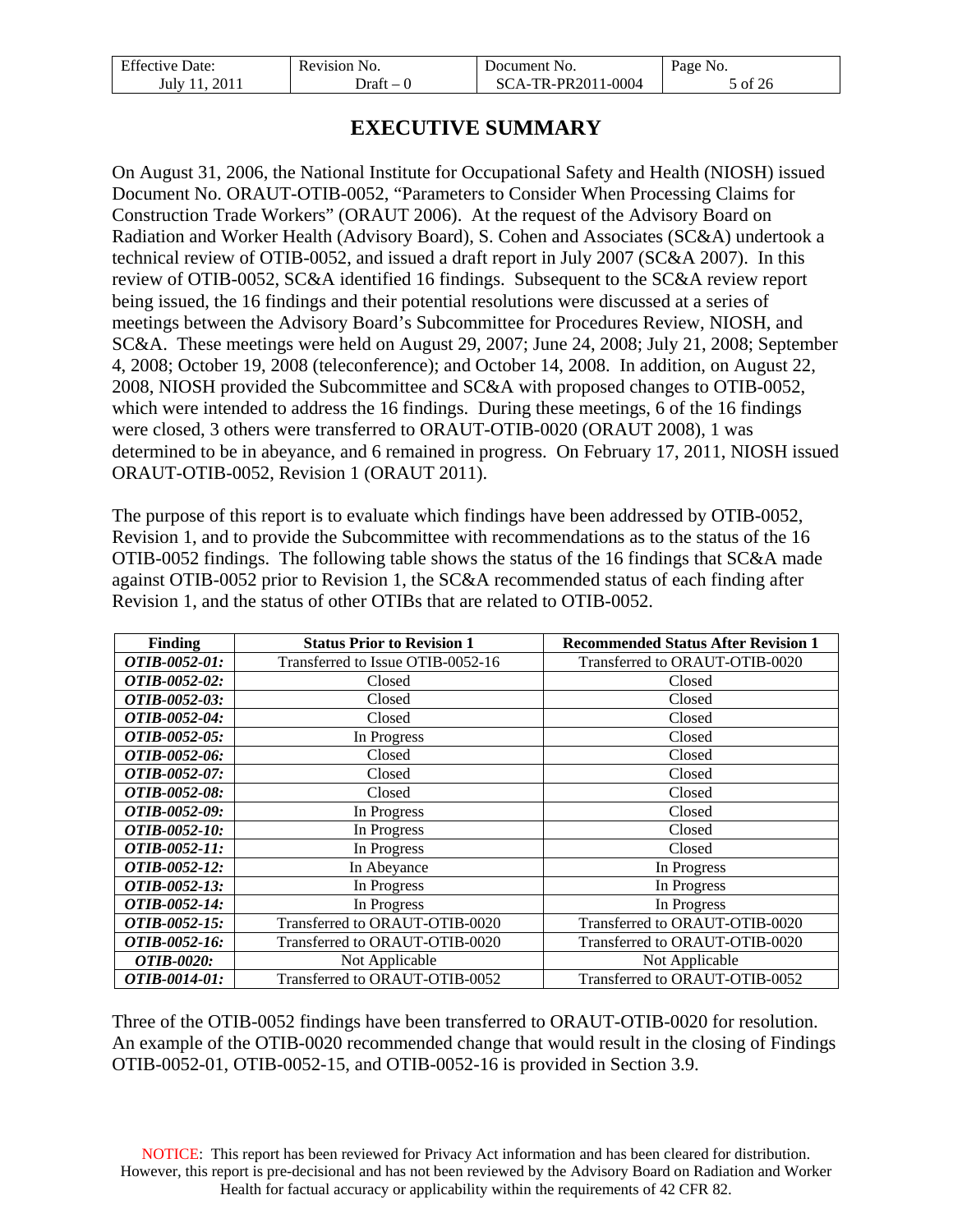| <b>Effective Date:</b> | Revision No. | Document No.     | Page No. |
|------------------------|--------------|------------------|----------|
| 2011                   | ⊃raft        | A-TR-PR2011-0004 | 6 of 26  |
| July J                 | $\sim$       | 80               |          |

As has been documented in the Subcommittee meeting transcripts, SC&A does not agree with NIOSH that the changes made to OTIB-0052 in Revision 1 sufficiently address the concerns raised in Findings OTIB-0051-13 and OTIB-0052-14. Thus, SC&A recommends that the status of these two findings remain In Progress.

Additionally, the change to OTIB-0052 indicated in the NIOSH Initial Response to Finding OTIB-0052-12 (i.e., that the REX database was used) was not reflected in Revision 1. Thus, SC&A recommends that the status of this finding be changed from In Abeyance to In Progress, until it can be determined whether the REX database was used for the Hanford analysis, and if not, why not.

A finding from the review of ORAUT-OTIB-0014 (ORAUT 2004) was transferred by the Subcommittee to be addressed in OTIB-0052. A review of OTIB-0052, Revision 1 does not indicate that Finding OTIB-0014-01 has been addressed. Thus, SC&A recommends that the status of Finding OTIB-0014-01 be kept as "Transferred."

To resolve Finding OTIB-0052-05, NIOSH placed a limitation on the use of the internal dose reconstruction portions of ORAUT-OTIB-0052. In brief, that limitation indicated that for the recalculation of internal exposures, OTIB-0052 only applied to uranium and plutonium, and that for all other radionuclides, the site technical basis document (TBD) would need to be consulted. SC&A believes that dose reconstructions (or other EEOICPA documents) may have been developed in the past that utilized the OTIB-0052 internal dose recalculation methodology for radionuclides other than uranium and plutonium. SC&A recommends that a Program Evaluation Report (PER) be undertaken to determine what, if any, dose reconstructions and other EEOICPA documents are affected by this newly imposed limitation on the use of OTIB-0052. For example, Section [3.2](#page-12-0) identifies the Savannah River Site (SRS) Special Exposure Cohort (SEC) Petition Evaluation Report (ER) as a document that could be affected by OTIB-0052, Revision 1.

Similarly, to resolve Findings OTIB-0052-01, OTIB-0052-15, and OTIB-0052-16, NIOSH placed a restriction on the potential use of ORAUT-OTIB-0052 for certain Construction Trades Workers (CTWs) at the SRS. Although we believe that the workers identified in Revision 1 for this restriction are too specific (i.e., only SRS, only pipefitters, and only for certain time periods), SC&A recommends that a PER be undertaken to determine whether there were any dose reconstructions performed for workers who fall within the NIOSH-specified restrictions, and may need to have their dose reconstructions revised. Alternatively, SC&A would agree with postponing this PER until the Subcommittee, NIOSH, and SC&A can agree on the extent of the potentially restricted CTWs.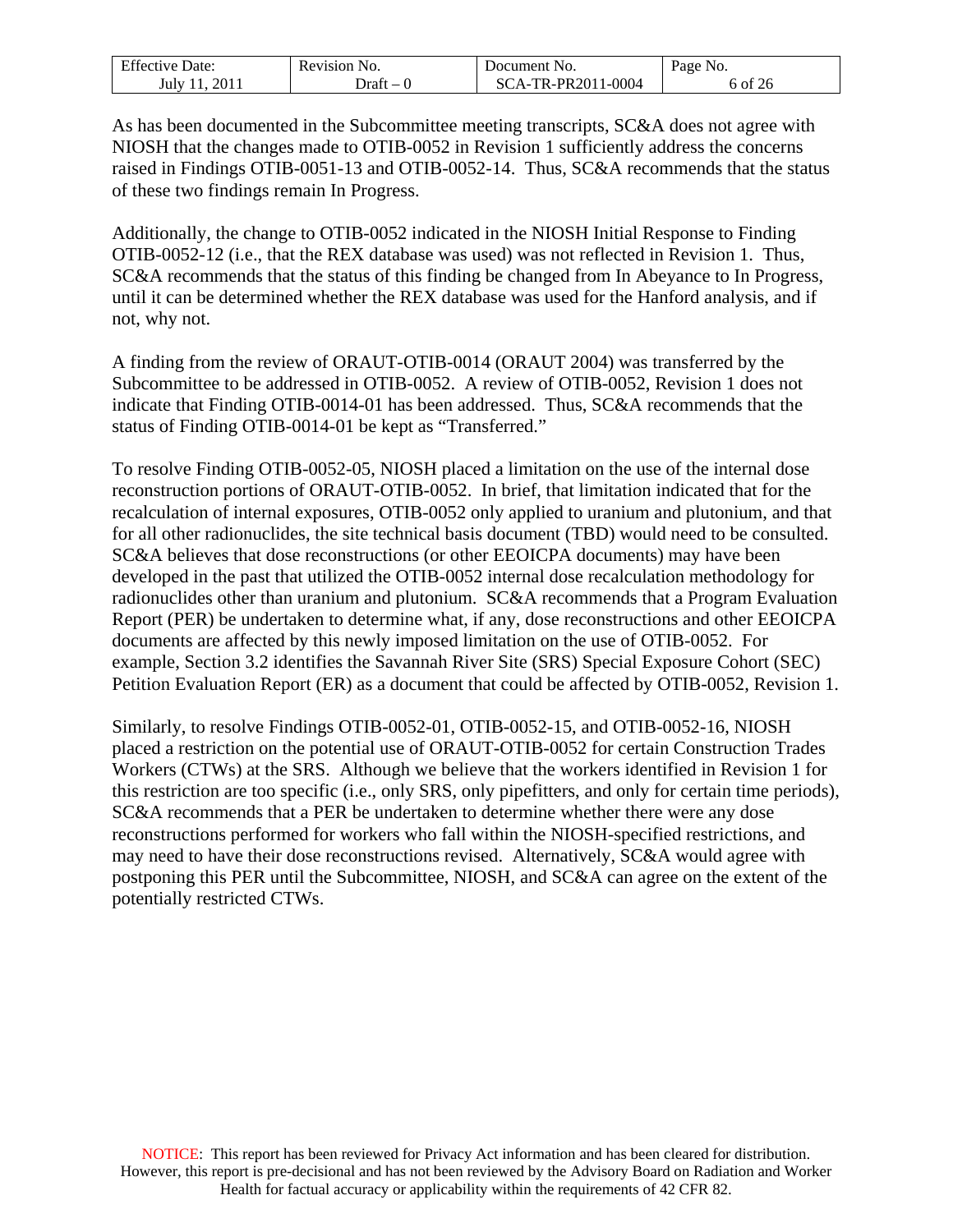| <b>Effective Date:</b> | Revision No. | Document No.       | Page No. |
|------------------------|--------------|--------------------|----------|
| July 11, 2011          | -Oraft – O   | SCA-TR-PR2011-0004 | of 26    |

# **1.0 INTRODUCTION**

<span id="page-6-0"></span>On August 31, 2006, the National Institute for Occupational Safety and Health (NIOSH) issued Document No. ORAUT-OTIB-0052, "Parameters to Consider When Processing Claims for Construction Trade Workers" (ORAUT 2006). At the request of the Advisory Board on Radiation and Worker Health (Advisory Board), S. Cohen and Associates (SC&A) undertook a technical review of OTIB-0052, and issued a draft report in July 2007 (SC&A 2007). In this review of OTIB-0052, SC&A identified 16 findings. Subsequent to the SC&A review report being issued, the 16 findings and their potential resolutions were discussed at a series of meetings between the Advisory Board's Subcommittee for Procedures Review, NIOSH, and SC&A. These meetings were held on August 29, 2007; June 24, 2008; July 21, 2008; September 4, 2008; October 19, 2008 (teleconference); and October 14, 2008. During these meetings, 6 of the 16 findings were closed, 3 others were transferred to ORAUT-OTIB-0020 (ORAUT 2008), 1 was determined to be in abeyance, and 6 remained in progress. On February 17, 2011, NIOSH issued ORAUT-OTIB-0052, Revision 1 (ORAUT 2011).

The purpose of this report is to determine which findings have been addressed by OTIB-0052, Revision 1, and to provide the Subcommittee with recommendations as to the status of the 16 OTIB-0052 findings. Following this introductory section, the report is divided into two sections: Section [2.0](#page-7-0) presents a detailed history of the evolution of OTIB-0052 and its associated 16 findings, while Section [3.0](#page-11-0) provides SC&A's review of OTIB-0052, Revision 1, and makes recommendations to the Subcommittee as to what status changes are suggested for the 10 outstanding OTIB-0052 findings. Section [3.0](#page-11-0) also presents suggested changes to ORAUT-OTIB-0020 that SC&A believes would help to resolve some of the OTIB-0052 findings, as well as a discussion of Finding ORAUT-OTIB-0014-01, which was transferred by the Subcommittee to be resolved under OTIB-0052. In addition, there are two attachments included with this report: Attachment 1 is the ORAUT proposed changes to OTIB-0052 that were provided by NIOSH in response to the discussions held during the July 21, 2008, Procedures Subcommittee meeting. Attachment 2 is an SC&A prepared listing of OTIB-0052 related topics to be discussed during the October 10, 2008, teleconference between some members of the Procedures Subcommittee, NIOSH, and SC&A.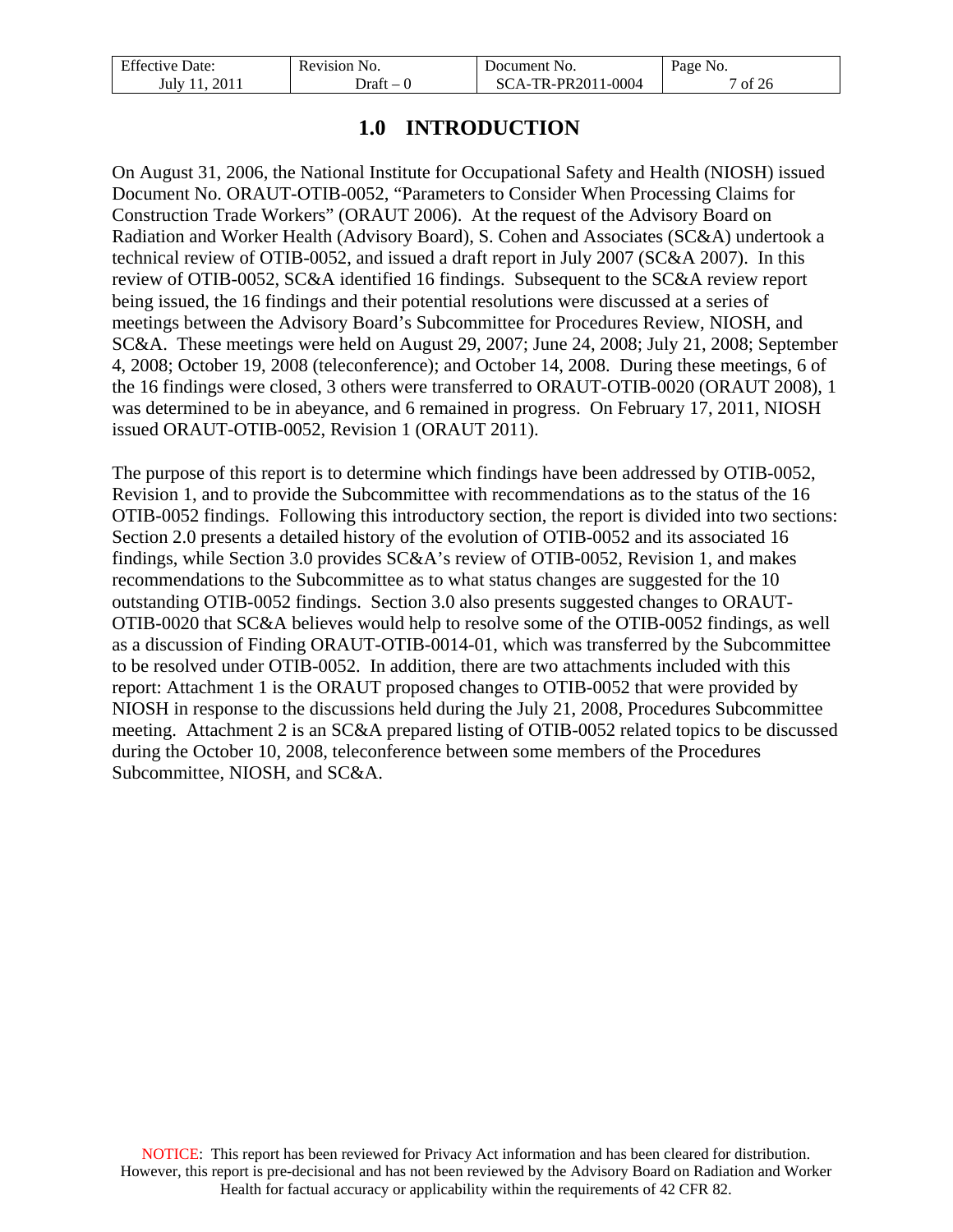| <b>Effective Date:</b> | Revision No.             | Document No.      | Page No. |
|------------------------|--------------------------|-------------------|----------|
| 2011                   | Draft                    | CA-TR-PR2011-0004 | 8 of 26  |
| July 11                | $\overline{\phantom{a}}$ | SC.               |          |

# **2.0 HISTORY AND BACKGROUND OF ORAUT-OTIB-0052**

<span id="page-7-0"></span>Since ORAUT-OTIB-0052 was initially issued and reviewed by SC&A, there have been numerous meetings and discussions between the Procedures Subcommittee, NIOSH, and SC&A to attempt to reach a resolution to the findings raised by SC&A. This section presents a brief summary of those meetings and discussions.

## <span id="page-7-1"></span>**2.1 REVISION 0, SC&A REVIEW AND FINDINGS, AND NIOSH RESPONSES**

NIOSH issued ORAUT-OTIB-0052, Revision 0, on August 31, 2006. During the September 19–21, 2006 meeting, NIOSH presented a summary of ORAUT-OTIB-0052 to the Advisory Board. At that meeting, the Advisory Board charged SC&A with performing a review of ORAUT-OTIB-0052.

In May 2007, SC&A issued a draft report of our review of ORAUT-OTIB-0052 (SC&A 2007). Although the SC&A report did not explicitly tabulate them, the following 16 findings were identified by SC&A against ORAUT-OTIB-0052 and were documented in the Procedures Issues Tracking database:

*Finding No. OTIB-0052-01:* Does not address differences in doses received by different construction occupations.

*Finding No. OTIB-0052-02:* The dose databases used are lacking significant data during the early operational years.

*Finding No. OTIB-0052-03:* The dose databases do not always identify who were CTWs, and for CTWs, what were their occupations,

*Finding No. OTIB-0052-04:* NIOSH did not make modifications to the internal dose calculation methodology, as they indicated to Center to Protect Workers' Rights (CPWR) that they would.

*Finding No. OTIB-0052-05:* Plutonium and/or uranium were used to compare internal CTW to AMW doses. What about other radionuclides?

*Finding No. OTIB-0052-06:* Does not address how to determine CTW doses at sites that do not have a coworker OTIB.

*Finding No. OTIB-0052-07:* Does not address how to determine neutron CTW doses.

*Finding No. OTIB-0052-08:* All SRS external doses are from the HPAREH (Health Protection Annual Radiation Exposure History) database. Needs to evaluate other dose databases, e.g., Fayerweather and SRP-ABST.

*Finding No. OTIB-0052-09:* Evaluation is based on DOE annual exposure report. Needs to address the MUD dose database for INL.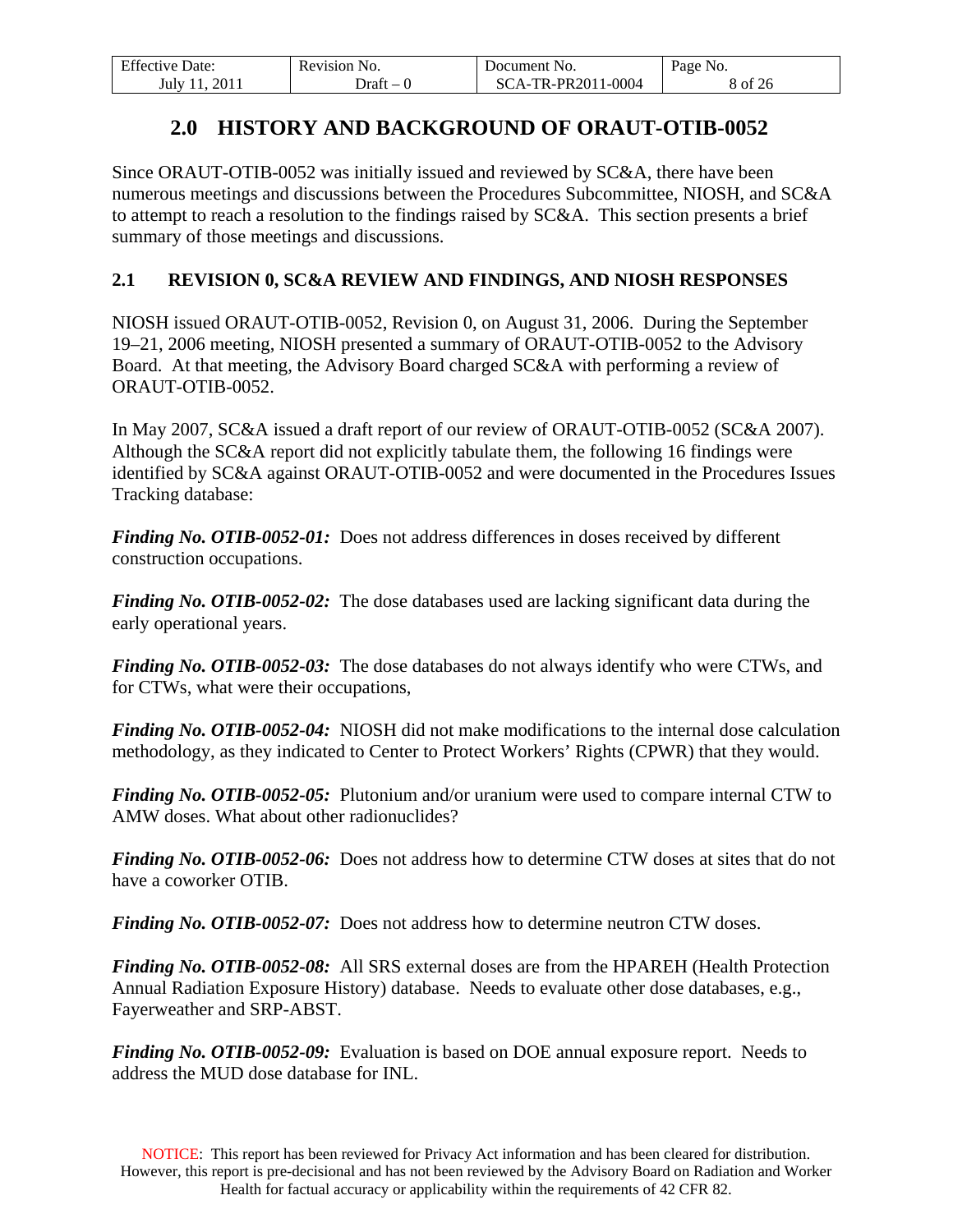| Effective<br>Date: | Revision No. | Document No.                      | <b>Page No.</b>              |
|--------------------|--------------|-----------------------------------|------------------------------|
| 201.<br>July 1     | Jraft        | TR-PR2011-0004<br>$\Delta$ -<br>Ñ | $\sim$ $\sim$<br>' of<br>-26 |

*Finding No. OTIB-0052-10:* For post-1974, the ratio of penetrating doses experienced by CTW to other workers in OTIB-0052 does not agree with NIOSH 2005 (INL epidemiological study), which indicates a correction factor closer to 2, and perhaps greater for some job types.

*Finding No. OTIB-0052-11:* Claimant favorability of OTIB-0052 approach for INL early period internal dose (to 1965) cannot be determined.

*Finding No. OTIB-0052-12:* The REX dose database was not used. Needs to evaluate results based on the REX database to those given.

*Finding No. OTIB-0052-13:* The CTW doses need to be compared consistently to either AMW or Non-CTW. Currently, different sections perform different comparisons.

*Finding No. OTIB-0052-14:* The handling of 'missing dose' needs to be consistent. Currently, some sections include 'missing dose,' while others do not.

*Finding No. OTIB-0052-15:* No instructions are given as to what to do if high or low cumulative exposures are suspected.

*Finding No. OTIB-0052-16:* Some construction occupations (e.g., pipefitters) receive exposures larger than the average CTW exposure. The average member of such groups may consistently receive external exposures above the  $95<sup>th</sup>$  percentile, but possibly not by much. Occupational detail in data not plentiful enough to define percentile value.

NIOSH provided their initial responses to the 16 SC&A findings on August 23, 2007.

## <span id="page-8-0"></span>**2.2 AUGUST 29, 2007, SUBCOMMITTEE MEETING**

SC&A presented its ORAUT-OTIB-0052 review findings to the Procedures Review Subcommittee during the August 29, 2007, meeting. Pages 167 through 228 of the August  $29<sup>th</sup>$ meeting transcript document (ABRWH 2007) the SC&A presentation and the discussion that took place. Although there was much discussion on the SC&A findings, as the length of the transcript indicates, the status of each finding was only changed to In Progress, with none of the findings being resolved. One reason for not resolving the findings was that the NIOSH initial responses had been issued less than a week prior to the meeting, and neither the Subcommittee nor SC&A had had an opportunity to review them.

# <span id="page-8-1"></span>**2.3 JUNE 24, 2008, SUBCOMMITTEE MEETING FINDING DISPOSITION**

SC&A reviewed the NIOSH initial responses to the ORAUT-OTIB-0052 findings, and presented our replies and recommendations for finding status changes to the Procedures Subcommittee on (or about) June 20, 2008, prior to the Advisory Board meeting held June 24–26 in St. Louis.

On June 24, during the St. Louis Advisory Board meeting, the Procedures Subcommittee addressed the ORAUT-OTIB-0052 findings, NIOSH initial responses, and SC&A recommendations, and made the following finding status changes: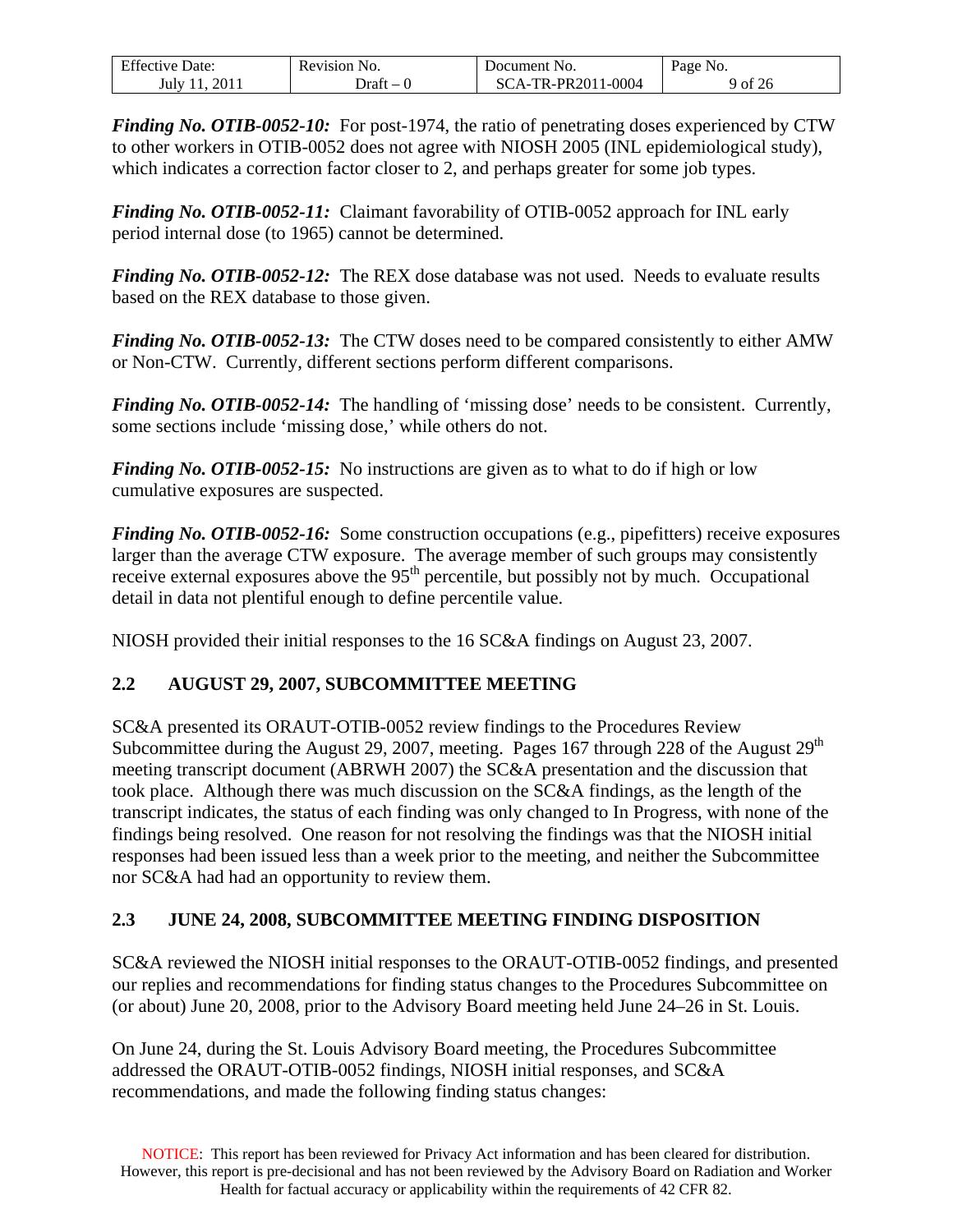| <b>Effective Date:</b> | Revision No. | Document No.      | Page No. |
|------------------------|--------------|-------------------|----------|
| 2011                   | ⊃rant        | CA-TR-PR2011-0004 | 10 of 26 |
| July 11                | $-1$         | SC.               |          |

*Finding No. OTIB-0052-01:* Transferred to Issue OTIB-0052-16

*Finding No. OTIB-0052-02:* Closed

*Finding No. OTIB-0052-03:* Closed

*Finding No. OTIB-0052-04:* Closed

*Finding No. OTIB-0052-05:* In Progress

*Finding No. OTIB-0052-06:* Closed

*Finding No. OTIB-0052-07:* Closed

*Finding No. OTIB-0052-08:* Closed

*Finding No. OTIB-0052-09:* In Progress

*Finding No. OTIB-0052-10:* In Progress

*Finding No. OTIB-0052-11:* In Progress

*Finding No. OTIB-0052-12:* In Abeyance

*Finding No. OTIB-0052-13:* In Progress

*Finding No. OTIB-0052-14:* In Progress

*Finding No. OTIB-0052-15:* Transferred to ORAUT-OTIB-0020

*Finding No. OTIB-0052-16:* Transferred to ORAUT-OTIB-0020

## <span id="page-9-0"></span>**2.4 JULY 21, 2008, SUBCOMMITTEE MEETING**

On July 21, 2008, there was a lengthy discussion of SC&A's reply to NIOSH's initial responses to the six OTIB-0052 findings that were "In Progress" at that time (ABRWH 2008a, pages 34 through 81). The discussion was primarily between Jim Neton (NIOSH), Mel Chow (Chew and Associates), Robert Morris (ORAU), Arjun Makhijani (SC&A), and Steve Marschke (SC&A). At the end of the discussion, NIOSH (Stu Hinnefeld) indicated that they would provide the Procedures Subcommittee and SC&A with their proposed changes to OTIB-0052 resulting from the discussion (see the provided proposed changes below).

## <span id="page-9-1"></span>**2.5 ORAUT PROPOSED CHANGES TO ORAUT-OTIB-0052**

On August 22, 2008, NIOSH provided proposed changes to ORAUT-OTIB-0052 that were intended to address the findings that were not closed during the June  $24<sup>th</sup>$  Subcommittee meeting. Those proposed changes are included in Attachment 1.

On October 10, 2008, a teleconference was held between NIOSH, SC&A, and certain members of the Subcommittee (i.e., Mark Griffon) to discuss portions of the NIOSH-proposed OTIB-0052 changes that SC&A did not fully agree with. No record of this telecom is available; however, the agenda for the teleconference is included in Attachment 2, and the teleconference was discussed during the October 14, 2008, Subcommittee meeting (see below).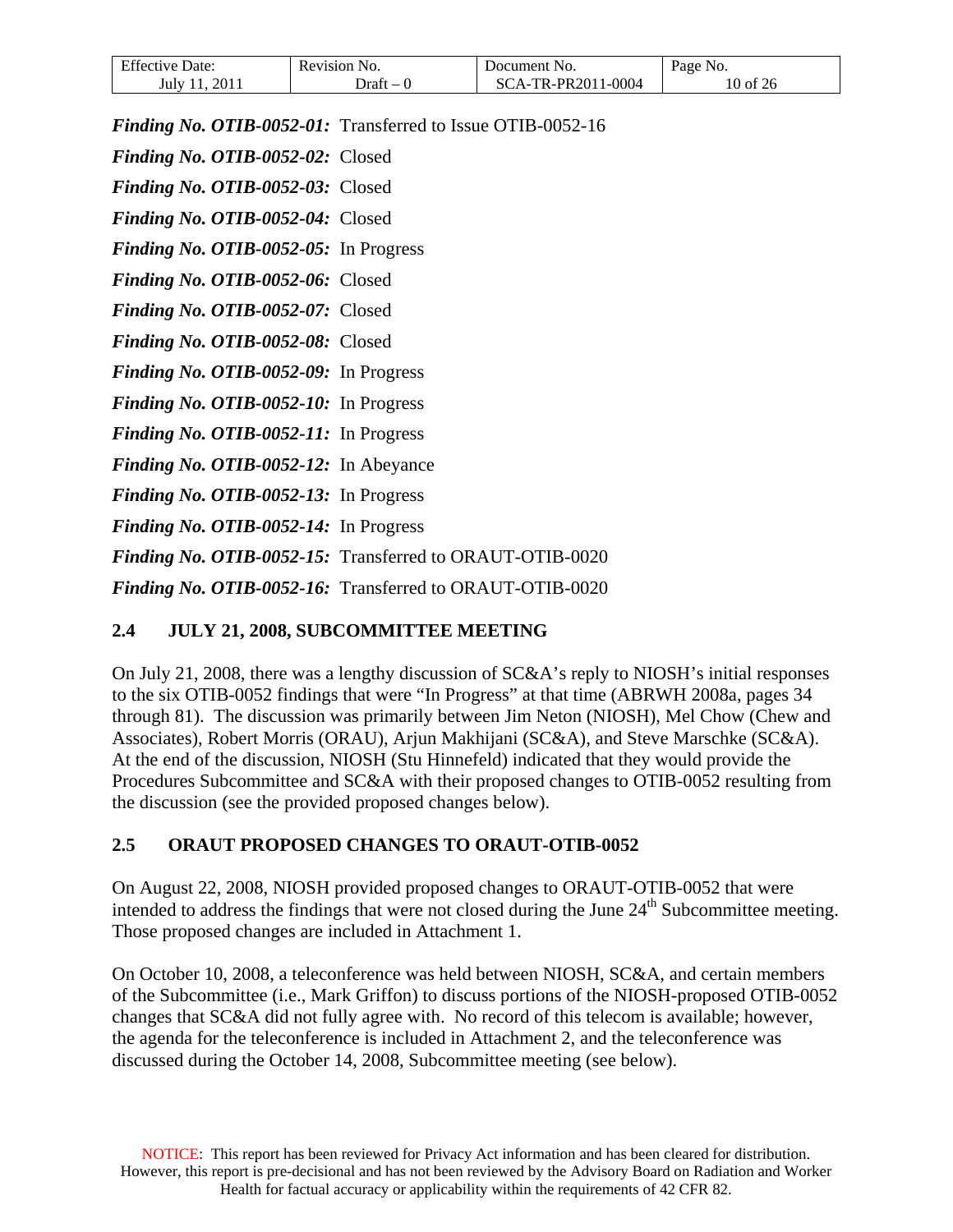| Effective Date: | Revision No. | Document No.       | Page No. |
|-----------------|--------------|--------------------|----------|
| 2011<br>July 11 | )raft – 0    | SCA-TR-PR2011-0004 | of 26    |

## <span id="page-10-0"></span>**2.6 SEPTEMBER 4, 2008, SUBCOMMITTEE MEETING**

SC&A provided to the Subcommittee and NIOSH a markup of the ORAUT proposed changes to ORAUT-OTIB-0052, and there was a brief discussion of the SC&A comments (ABRWH 2008b, pages 26 through 41).

## <span id="page-10-1"></span>**2.7 OCTOBER 14, 2008 SUBCOMMITTEE MEETING**

During this Subcommittee meeting, there was a rather long discussion regarding the fact that the technical teleconference was held (ABRWH 2008c, pages 16 through 67); however, there was little discussion of any specific finding. At the end of the ORAUT-OTIB-0052 discussion, the status of all of the findings remained unchanged from those given during the June 24<sup>th</sup> meeting (see Section [2.3](#page-8-1)).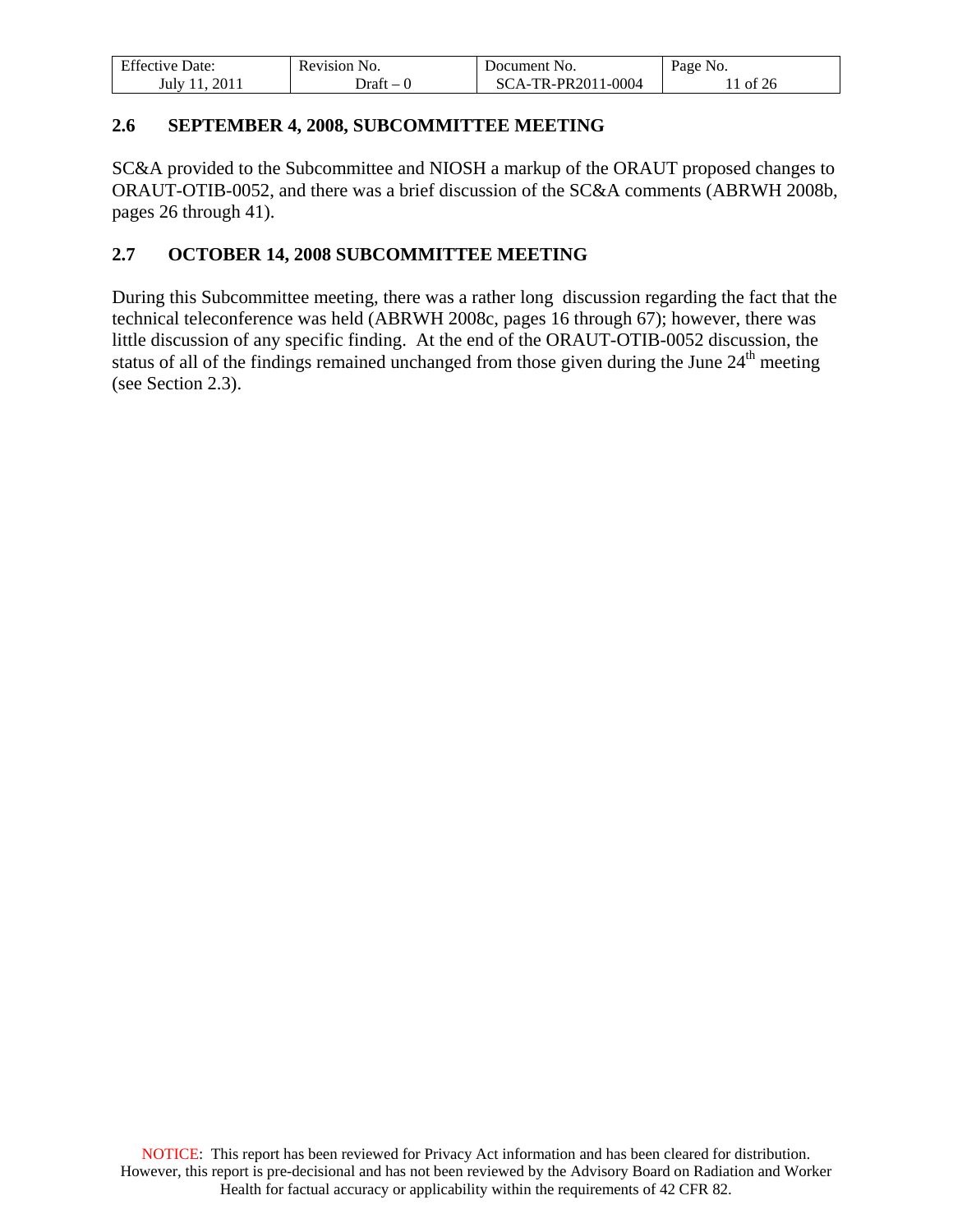| <b>Effective Date:</b> | Revision No. | Document No.       | Page No. |
|------------------------|--------------|--------------------|----------|
| 2011<br>July 11        | Draft – 0    | SCA-TR-PR2011-0004 | 12 of 26 |

# **3.0 REVIEW OF ORAUT-OTIB-0052, REVISION 1**

<span id="page-11-0"></span>As described in Section [2.3,](#page-8-1) six of the ORAUT-OTIB-0052 findings were Closed by the Subcommittee during the June 24, 2008, meeting. Those six findings (i.e., OTIB-0052-02, OTIB-0052-03, OTIB-0052-04, OTIB-0052-06, OTIB-0052-07, and OTIB-0052-08) are not addressed in the following review of the ORAUT-OTIB-0052 Revision 1 changes.

## <span id="page-11-1"></span>**3.1 FINDINGS OTIB-0052-01, -15, AND -16**

*Does not address differences in doses received by different construction occupations.* 

*No instructions are given as to what to do if high or low cumulative exposures are suspected.* 

*Some construction occupations (e.g., pipefitters) receive exposures larger than the average CTW exposure. The average member of such groups may consistently receive external exposures above the 95th percentile, but possibly not by much. Occupational detail in data not plentiful enough to define percentile value.* 

As indicated in the ORAUT August 22, 2008, proposed changes (see Attachment 1), new Section 3.1 Limits and Exceptions, was added to ORAUT-OTIB-0052:

*External dose to SRS pipefitters who were unmonitored and employed for a limited duration between 1972 and 1974 or between 1990 and 1998 may be underestimated slightly. See OTIB-0020 for additional guidance.* 

In this new section, the concern was limited to Savannah River Site (SRS) pipefitters between 1972 and 1974 and between 1990 and 1998. As indicated by the following excerpt from the September 4, 2008, Subcommittee transcript (ABRWH 2008b, page 27), SC&A has concerns regarding the narrowness of the first sentence:

*Mr. Marschke: … we were anticipating a little bit more general wording. This is – this is very specific. It's very specific to Savannah River. It's very specific to pipefitters. And it's very specific to time periods. We were kind of hoping and anticipating a little bit more generic statement…* 

SC&A repeated this concern during the October 10, 2008, teleconference, and as Attachment 2 shows, we provided suggested wording for inclusion in a modified ORAUT-OTIB-0020. SC&A was expecting that wording similar to that suggested for OTIB-0020 would also be provided in OTIB-0052, as evidenced by the October 14, 2008, Subcommittee meeting transcript (ABRWH 2008c, page 22):

*Mr. Marschke: … There was some concern about the exact wording. I think it was general agreement that this was the way we were going to go, but there was some concern that the wording may be changed from what is shown here* 

NOTICE: This report has been reviewed for Privacy Act information and has been cleared for distribution. However, this report is pre-decisional and has not been reviewed by the Advisory Board on Radiation and Worker Health for factual accuracy or applicability within the requirements of 42 CFR 82.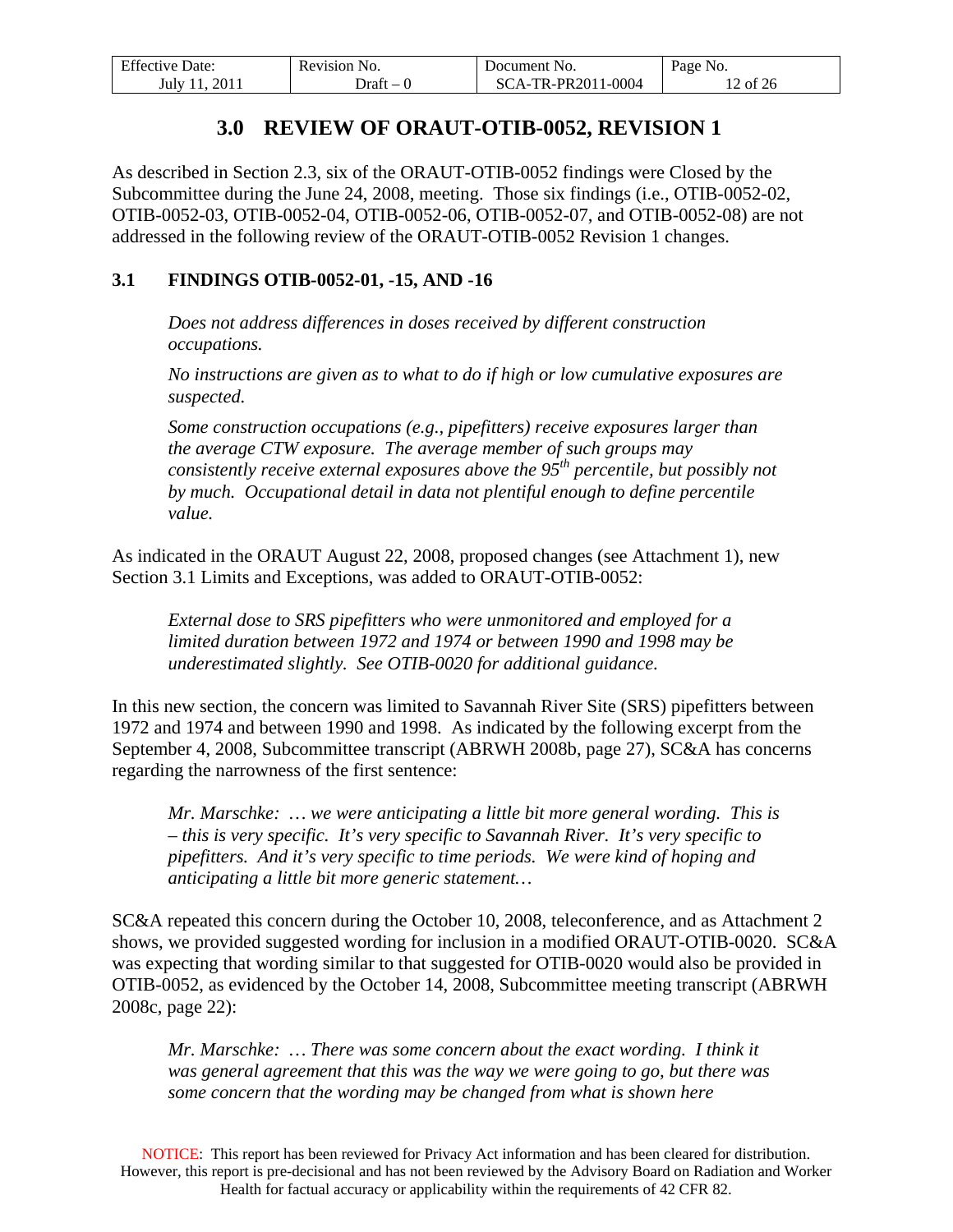| <b>Effective Date:</b> | Revision No. | Document No.       | Page No. |
|------------------------|--------------|--------------------|----------|
| July 11, 2011          | Draft – 0    | SCA-TR-PR2011-0004 | 13 of 26 |

*presently. And that's one of the things that Jim Neton and NIOSH are working on.* 

*Mark, is that your recollection?* 

*Member Griffon: Yes. Yes, I think so. …* 

Subsequent to our review of OTIB-0052, SC&A prepared a report (SC&A 2010a) that compared the SRS plutonium bioassay results used by NIOSH to develop ORAUT-OTIB-0075 (ORAUT 2009) to the SRS plutonium bioassay results used to develop OTIB-0052. As documented in that report, SC&A's primary concerns were, and remain:

- *(1) The OTIB-0052 SRS plutonium bioassay analysis contained no data for CTWs in the 1950s, few in the 1960s, and few in the 1990s. Hence, the OTIB-0052 Pu spreadsheet cannot be used to make statements about relative CTW and NCW plutonium exposure in these periods.*
- *(2) There are no job type or work area data in the OTIB-0052 Pu database. SC&A's review of OTIB-0075 has shown that both these parameters are critical in determining relative exposure potential of CTWs and NCWs.*

An additional finding of the SC&A comparison of the OTIB-0052 plutonium bioassay database to the claimant database regarding CTW exposures is:

*The overall result … that CTW exposures were somewhat lower than NCW based on the OTIB-0052 Pu Spreadsheet for the 1980s does not correspond to the result based on the much larger claimant plutonium database analyzed by SC&A in its review of OTIB-0075. In* [the claimant database] *review, SC&A found that in the 1980s, Pu bioassay results were higher for CTW than for NCW in some work areas (…). This is contrary to the result derived from the OTIB-0052 Pu Spreadsheet.* [SC&A 2010a, page 10]

This additional review further demonstrates that there are likely CTWs who, due to the nature of their jobs and areas and times in which they worked, would have received internal exposures to plutonium, and other radionuclides, which were greater than the exposures received by the site's average NCW.

Since these three findings have been transferred to OTIB-0020, and since OTIB-0020 has not been revised to reflect these findings (see Section [3.9\)](#page-16-0), SC&A recommends that these three findings not be Closed, but instead remain as "Transferred."

### <span id="page-12-0"></span>**3.2 FINDING OTIB-0052-05**

*Plutonium and/or uranium were used to compare internal CTW to AMW doses. What about other radionuclides?*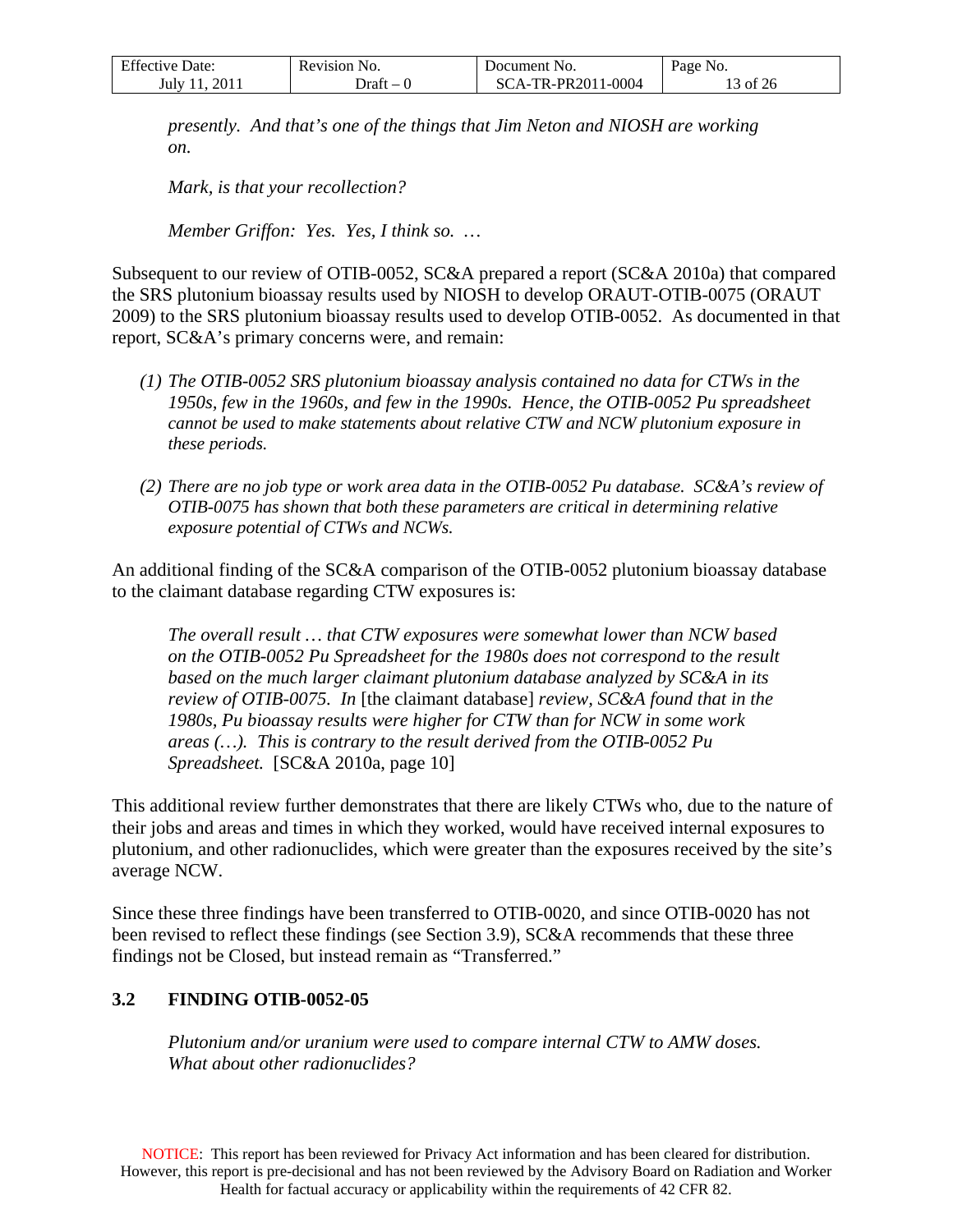| <b>Effective Date:</b> | Revision No.    | Document No.       | Page No. |
|------------------------|-----------------|--------------------|----------|
| 2011<br>July 11        | ⊃raft<br>$\sim$ | SCA-TR-PR2011-0004 | 14 of 26 |

As indicated in the ORAUT proposed changes of August 22, 2008 (see Attachment 1), new Section 3.1 Limits and Exceptions was added to ORAUT-OTIB-0052. This new paragraph referred the OTIB-0052 user to the site TBD for information regarding the intake of less common radionuclides (i.e., other than uranium or plutonium).

As stated in July 2010 (SC&A 2010b), SC&A "concurred with the suggested changes in Section 3.1 of OTIB-0052, specifically because NIOSH left the door open for site-specific considerations." Those "site-specific considerations" are contained within the proposed revision to OTIB-0020 (see Section [3.9\)](#page-16-0). In brief, for any unmonitored CTW who expresses concern that they may have received higher than average exposures, OTIB-0020 will instruct the dose reconstructor to examine the dose records and consider the workplace conditions, potential source terms, and incident reports, and if necessary, modify the dose reconstruction and/or perform additional research.

When taken in conjunction with the modified cautions NIOSH indicated will be made to OTIB-0020, SC&A believes that this limitation on the use of OTIB-0052 addresses the finding, and recommends that the status of OTIB-0052-05 be changed to Closed.

However, SC&A questions how NIOSH will ensure that the OTIB-0052 internal dose methodology has not been improperly applied in the past when radionuclides other than uranium or plutonium were the primary contributors to the internal exposure. In brief, will there be a Program Evaluation Report (PER) or PER-like review to determine the impact, if any, of this limitation on previous dose reconstructions and other documents produced by NIOSH?

For example, the SRS Special Exposure Cohort (SEC) Petition Evaluation Report (ER) states first that, "tritium produced most of the personnel exposure from internal deposition" (NIOSH 2008, Section 5.2.1, page 27) and second that the "guidance of ORAUT-OTIB-0052 is to determine internal dose of construction workers using the same method applied to all other SRS workers" (NIOSH 2008, Section 7.1.2, page 57). In light of the new limitation NIOSH has imposed on the use of the OTIB-0052 internal methodology, SC&A would expect that some justification would be required prior to using the OTIB-0052 methodology for recalculating internal exposures, due to tritium and the other radionuclides discussed in Sections 7.1.1.4 through 7.1.1.11 of the ER, or alternatively, a methodology other than that provided in OTIB-0052 may be necessary to recalculate the internal exposures due to tritium and the other radionuclides.

## <span id="page-13-0"></span>**3.3 FINDING OTIB-0052-09**

*Evaluation is based on DOE annual exposure report. Needs to address the MUD dose database for INL.* 

As indicated in the ORAUT proposed changes of August 22, 2008 (see Attachment 1), a new paragraph has been added to Section 5.13 that explains why the MUD dose database was not used.

SC&A agrees with this change, and recommends that Finding OTIB-0052-09 be Closed.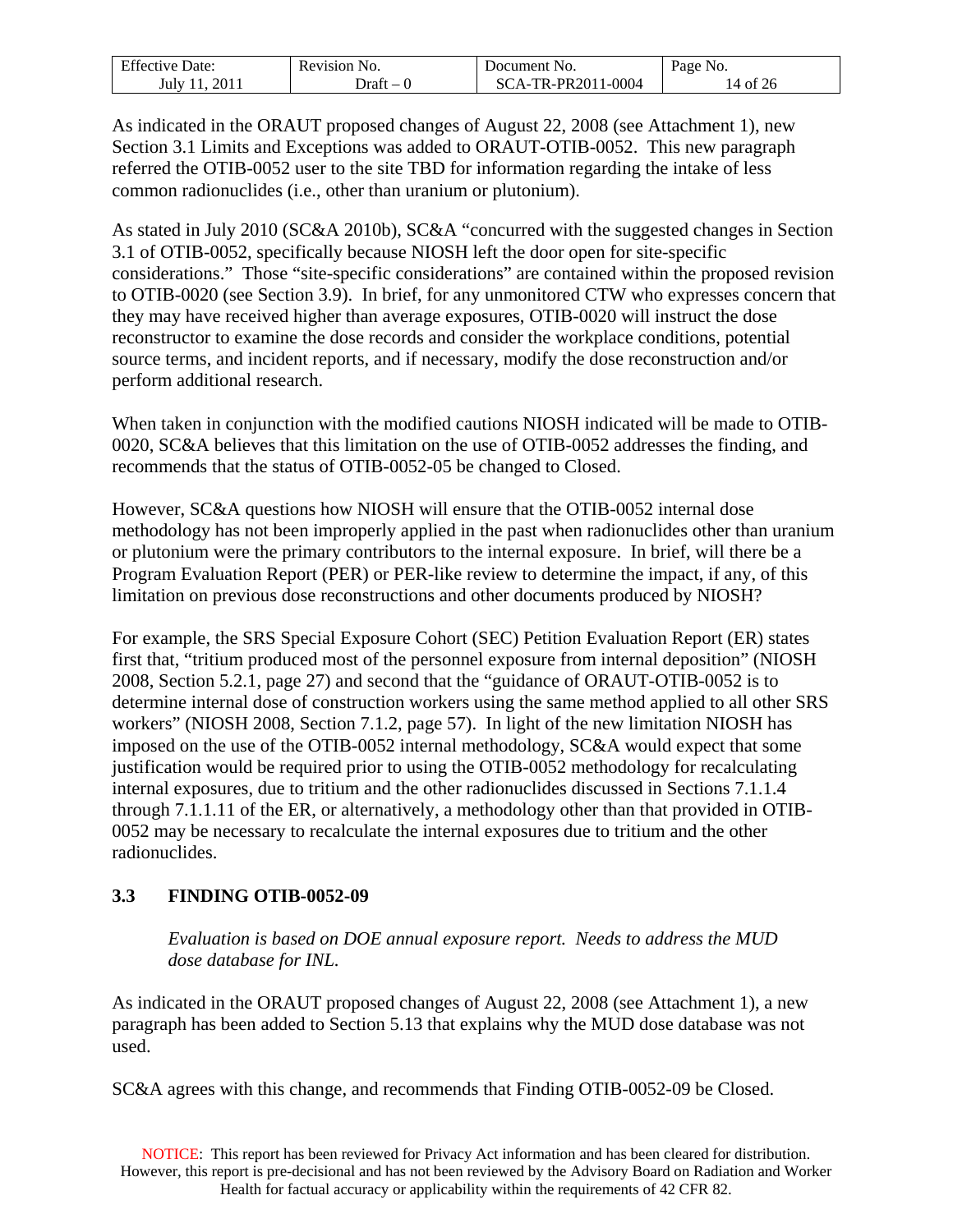| <b>Effective Date:</b> | Revision No. | Document No.       | Page No. |
|------------------------|--------------|--------------------|----------|
| 2011<br>July 11        | $Draff - 1$  | SCA-TR-PR2011-0004 | 15 of 26 |

### <span id="page-14-0"></span>**3.4 FINDING OTIB-0052-10**

*For post-1974, the ratio of penetrating doses experienced by CTW to other workers in OTIB-0052 does not agree with NIOSH 2005 (INL epidemiological study), which indicates a correction factor closer to 2, and perhaps greater for some job types.* 

As indicated in the ORAUT proposed changes of August 22, 2008 (see Attachment 1), a new paragraph has been added to Section 5.13 that explains that the NIOSH 2005 data were not used, because the service workers are grouped with CTWs, a practice that is inconsistent with the approach taken in OTIB-0052.

SC&A agrees with this change, and recommends that Finding OTIB-0052-10 be Closed.

### <span id="page-14-1"></span>**3.5 FINDING OTIB-0052-11**

*Claimant favorability of OTIB-0052 approach for INL early period internal dose (to 1965) cannot be determined.* 

As indicated in the ORAUT proposed changes of August 22, 2008 (see Attachment 1), the second paragraph of Section 5.14 was modified. Much of the basis for Finding OTIB-0052-11 was based on data obtained from NIOSH 2005. As indicated in the response to Finding OTIB-0052-10, the NIOSH 2005 database contains service worker data, as well as CTW data, making it inconsistent with the approach taken in OTIB-0052.

Thus, SC&A agrees with the NIOSH approach, and recommends that Finding OTIB-0052-11 be Closed.

### <span id="page-14-2"></span>**3.6 FINDING OTIB-0052-12**

*The REX dose database was not used. Needs to evaluate results based on the REX database to those given.* 

In their Initial Response to Finding OTIB-0052-12, NIOSH indicated that:

*The data used for the Hanford analysis was extracted by the site expert (Mr. Bihl) from the REX database and provided to the OTIB-0052 team as spreadsheet files. The identity of the source database was not communicated in the text of OTIB-0052. Any subsequent revision will correct this oversight.* 

Based on that Initial Response, the status of Finding OTIB-0052-12 was changed to In Abeyance during the June 24, 2008, Procedures Subcommittee meeting.

In the ORAUT proposed changes of August 22, 2008 (see Attachment 1), the information from the Initial Response was not incorporated. Rather, Section 6.1 was modified to attempt to justify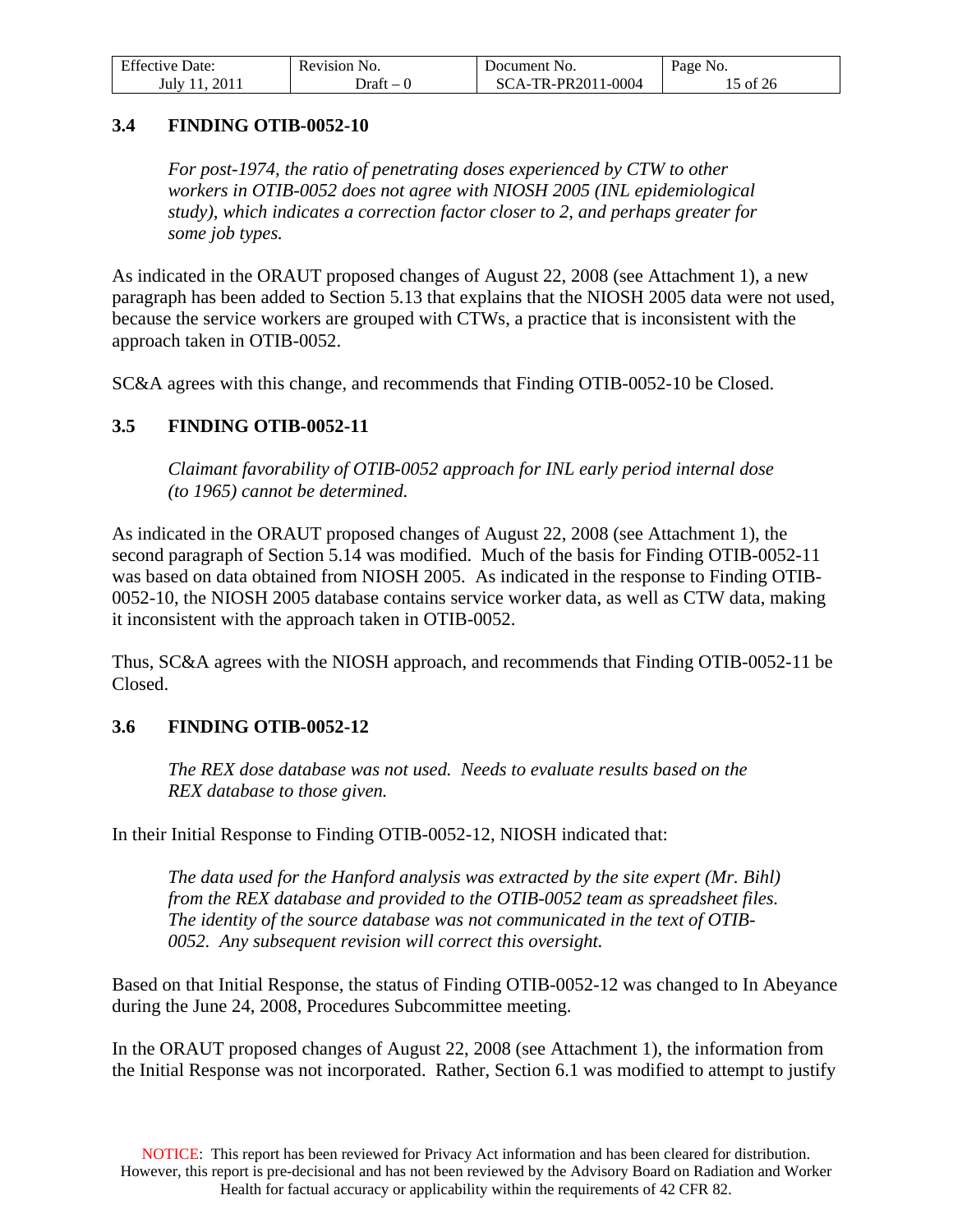| <b>Effective Date:</b> | Revision No. | Document No.                    | Page No. |
|------------------------|--------------|---------------------------------|----------|
| 2011<br>July 1         | - Draft      | $\sqrt{A-TR-PR2011-0004}$<br>80 | 16 of 26 |

not using the REX database. As we indicated during the October 10, 2008, teleconference, SC&A does not agree with that justification.

Until NIOSH determines whether the REX database was or was not used for the OTIB-0052 Hanford analysis, SC&A recommends that Finding OTIB-0052-12 be changed from In Abeyance to In Progress.

## <span id="page-15-0"></span>**3.7 FINDING OTIB-0052-13**

*The CTW doses need to be compared consistently to either AMW or Non-CTW. Currently, different sections perform different comparisons.* 

As indicated in the ORAUT proposed changes of August 22, 2008 (see Attachment 1), the second paragraph of Section 4.0 was modified to address Finding OTIB-0052-13. In essence, NIOSH does not disagree with the finding, but justifies not making any changes to OTIB-0052 because the impacts of the finding are negligible. This was discussed during the September 4, 2008, Subcommittee meeting (ABRWH 2008b, page 31):

*Mr. Chew: I think you want us to define what negligible is. … Mr Morris: … that's 1.2 for the threshold of adjustment. … Dr. Makhijani: … So I'm just wondering why the threshold is 20 percent. That seems rather high. … Dr. Neton: Yeah, I'd suggest that, you know, we haven't had time to look through these comments that you're presenting here, and it's probably not productive to* 

*engage in some – some real time discussion here. Rather maybe we should just hear these out and ask for clarifications as we go and – and move from here.* 

Neglecting whether 20% is an appropriate definition of negligible, the fact remains that NIOSH has not provided any analysis to demonstrate that the inconsistent comparisons that were performed (i.e., sometimes to AMW and other times to Non-CTW) result in less than 20% difference in the results. Also, it's not clear whether the 20% cutoff applies to the combination from all factors, or is applied to each individual factor. For example, NIOSH used the same negligibility argument to not make any changes as a result of Finding OTIB-0052-14. Does this mean that the combined effect of Findings OTIB-0052-13 and -14 is less than 20%, or is their combined effect less than 40%?

SC&A does not believe that NIOSH has responded to this concern, and therefore recommends that the status of Finding OTIB-0052-13 remain In Progress.

## <span id="page-15-1"></span>**3.8 FINDING OTIB-0052-14**

*The handling of 'missing dose' needs to be consistent. Currently, some sections include 'missing dose' while others do not.*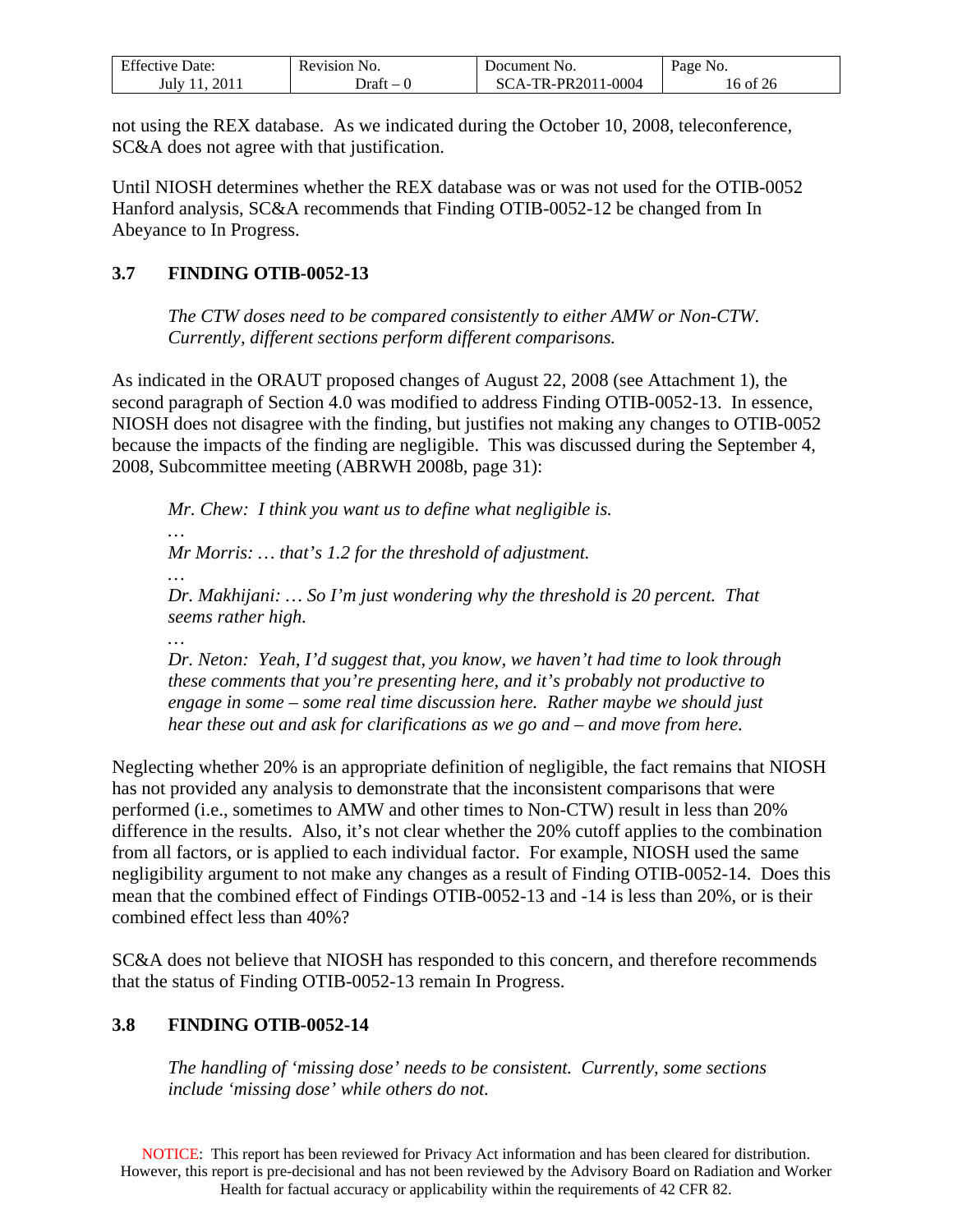| <b>Effective Date:</b> | Revision No. | Document No.      | Page No. |
|------------------------|--------------|-------------------|----------|
| 2011                   | )raft        | CA-TR-PR2011-0004 | of $26$  |
| July                   | $\sim$       | \`{               |          |

For the reasons described in Section [3.7](#page-15-0) for Finding OTIB-0052-13, SC&A does not believe that NIOSH has responded to this concern, and therefore recommends that the status of Finding OTIB-0052-14 remain In Progress.

### <span id="page-16-0"></span>**3.9 ORAUT-OTIB-0020**

As discussed in Section [3.1,](#page-11-1) SC&A was anticipating that ORAUT-OTIB-0020 would be modified in order to address Findings OTIB-0052-01, -15, and -16. A suggested revision to the current OTIB-0020, Section 4.0, is shown below:

*Some workers are concerned that their dose records are not accurate because they were encouraged or instructed by a supervisor not to wear their badges (dosimeters), or they were not given badges while doing jobs that could have resulted in exposures sufficient to exceed an administrative or regulatory dose limit, or they were unmonitored and worked in construction trades that may have received higher than average exposures (e.g., pipefitters). If this concern is any of these concerns are expressed by a claimant verbally in an interview or in written correspondence, the dose reconstructor should try to determine if this could have happened by examining the dose records and considering the workplace conditions, potential source terms, and incident reports . In cases in which the dose reconstructor believes this could have happened, it might be necessary to modify the dose reconstruction and/or perform additional research.* 

During the July 21, 2008, Procedures Subcommittee meeting, it appeared that NIOSH agreed that a change (similar to the above) would be made to OTIB-0020 to address Findings OTIB-0052-01, OTIB-0052-15, and OTIB-0052-16 (ABRWH 2008a, page 74):

*DR. NETON: Let me chime in here. It seems to me that the recommendation here would not be that hard for us to implement. I mean, the way I read this it basically says that we would put a statement in TIB-0020 alerting people that there may be certain classes of workers who could have higher exposures that we need to consider. And that's all it really says here.* 

*MR. MARSCHKE (by Telephone): That's all we're looking for.* 

*…* 

*MR. CHEW (by Telephone): Jim, are you recommending that we put that in - 0052 or go to -0020?* 

*DR. NETON: This would go into -0020. I don't have a particular problem with putting some additional guidance language in there to make sure that something doesn't fall through the cracks is really what this is trying to accomplish.* 

Since Findings OTIB-0052-01, OTIB-0052-15, and OTIB-0052-16 have been transferred to OTIB-0020, and since OTIB-0020 has not been revised to reflect these findings, SC&A recommends that these three findings not be Closed, but instead remain as "Transferred."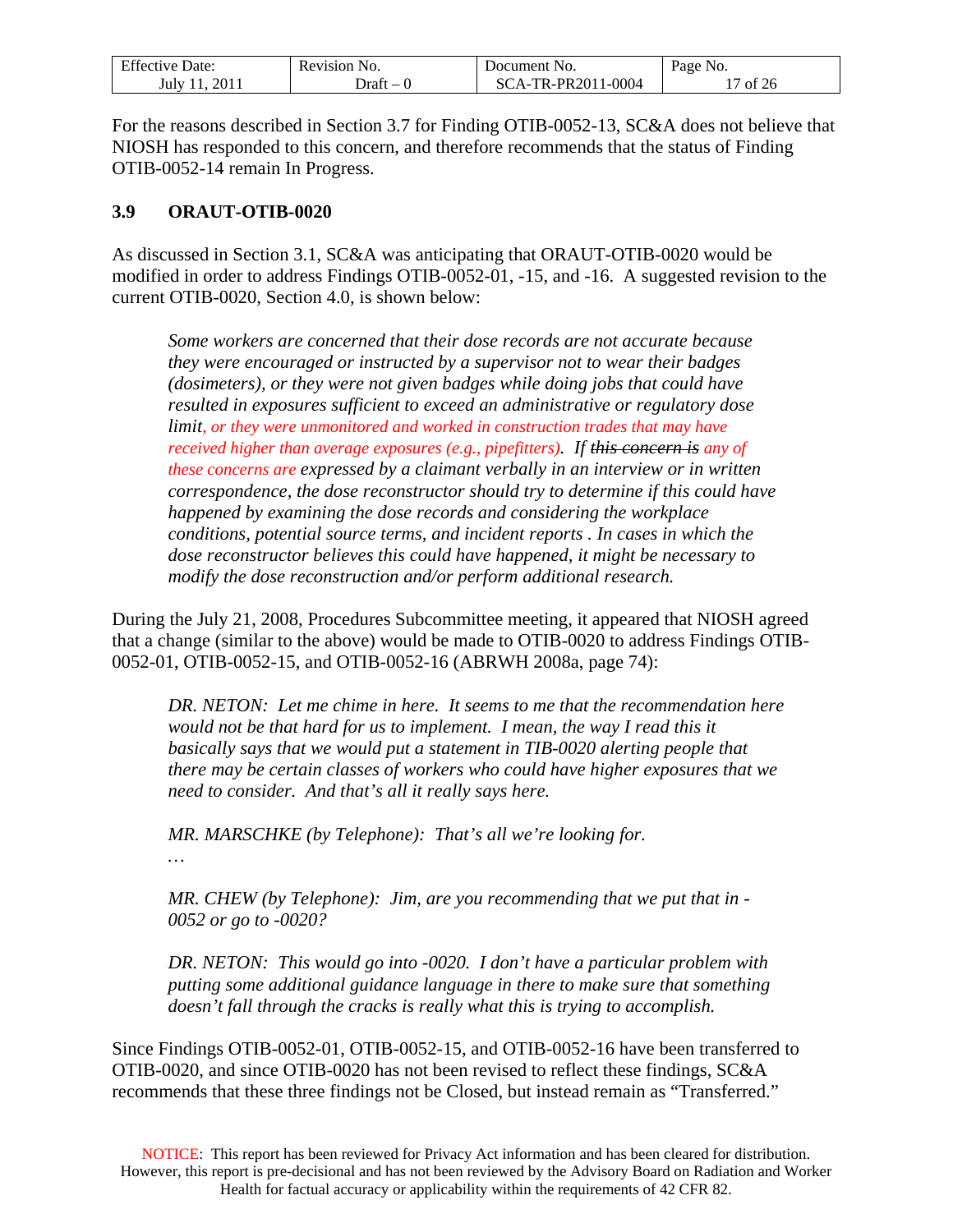| <b>Effective Date:</b> | Revision No. | Document No.       | Page No. |
|------------------------|--------------|--------------------|----------|
| 2011<br>July 11        | $Draff - 1$  | SCA-TR-PR2011-0004 | 18 of 26 |

### <span id="page-17-0"></span>**3.10 ORAUT-OTIB-0014, FINDING OTIB-0014-01**

*Particular care must be taken when assigning a construction worker to a given category of exposures due to the highly diverse nature of the exposures that some construction workers experienced.* 

The purpose of ORAUT-OTIB-0014 is to provide guidance to dose reconstructors on (1) when they can assign environmental internal doses, rather than potential workplace exposures to workers, and (2) the methodology for assigning such doses. The above finding was developed during the review of ORAUT-OTIB-0014. Since this finding is related to the determination of CTW dose reconstruction, the Subcommittee transferred Finding OTIB-0014-01 to OTIB-0052 during their November 7, 2007, meeting.

Since ORAUT-OTIB-0052, Revision 1, does not make any statement as to what, if any, particular care should be taken when reconstructing CTW doses utilizing OTIB-0014, SC&A recommends that this finding not be Closed, but instead remain as "Transferred."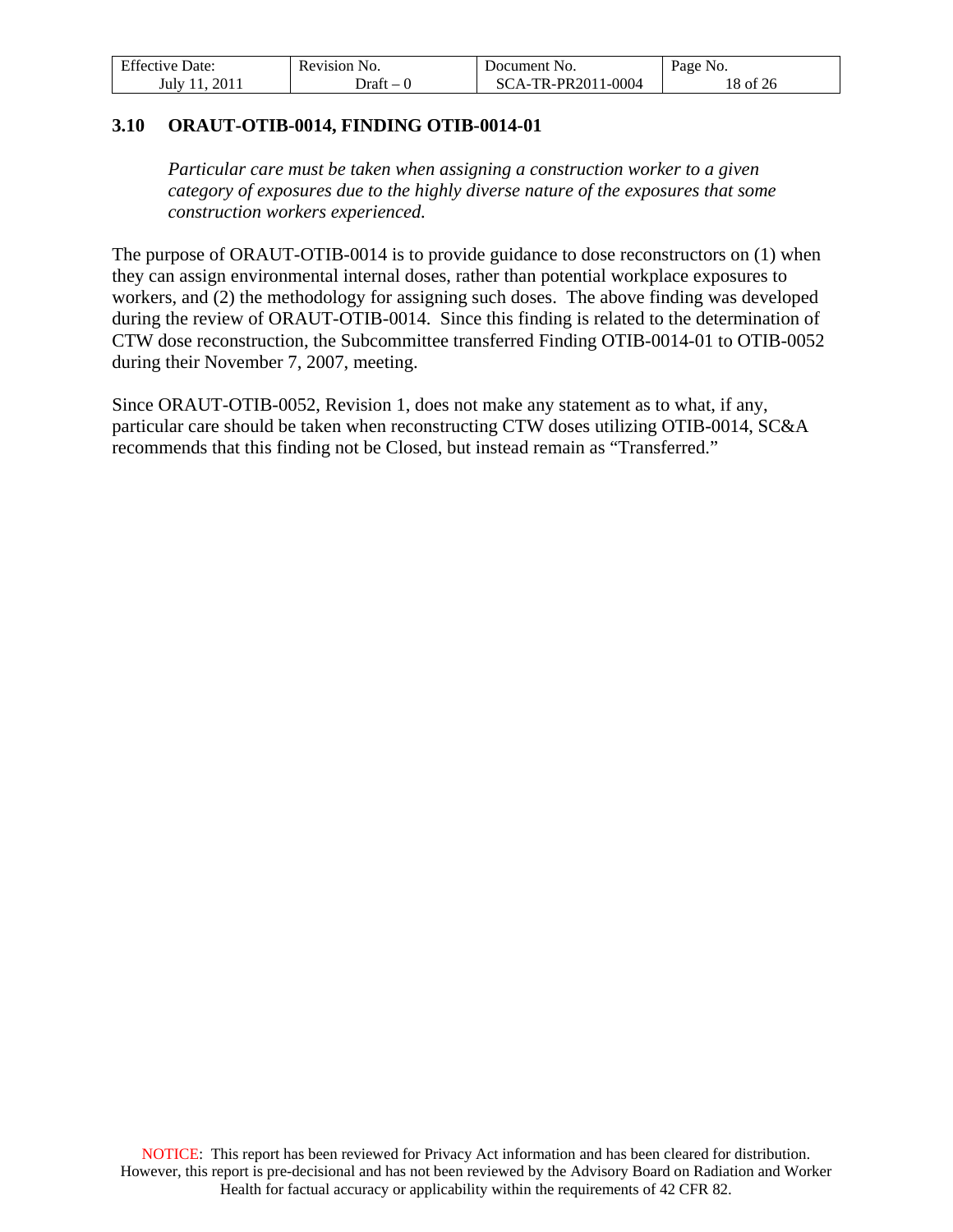| <b>Effective Date:</b> | Revision No. | Document No.       | Page No. |
|------------------------|--------------|--------------------|----------|
| July 11, 2011          | Draft – 0    | SCA-TR-PR2011-0004 | 19 of 26 |

## **REFERENCES**

<span id="page-18-0"></span>ABRWH 2007. *The Verbatim Transcript of the Working Group Meeting of the Advisory Board on Radiation and Worker Health Held in Cincinnati, Ohio on August 29, 2007*, Advisory Board on Radiation and Worker Health.

ABRWH 2008a. *The Verbatim Transcript of the Working Group Meeting of the Advisory Board on Radiation and Worker Health Held in Cincinnati, Ohio, on July 21, 2008*, Advisory Board on Radiation and Worker Health.

ABRWH 2008b. *The Verbatim Transcript of the Working Group Meeting of the Advisory Board on Radiation and Worker Health Held in Redondo Beach, California, on September 4, 2008*, Advisory Board on Radiation and Worker Health.

ABRWH 2008c. *The Advisory Board Workgroup Convened in the Frankfort Room of the Cincinnati Airport Marriott, Cincinnati, Ohio at 10:00 a.m., Wanda Munn, Working Group Chair, Presiding*, Advisory Board on Radiation and Worker Health.

NIOSH 2005. *An Epidemiologic Study of Mortality and Radiation-Related Risk of Cancer Among Workers at the Idaho National Engineering and Environmental Laboratory, a U.S. Department of Energy Facility*, HHS Publication No. 2005-131. U.S. Department of Health and Human Services, Centers for Disease Control and Prevention, National Institute for Occupational Safety and Health, Division of Surveillance, Hazard Evaluations, and Field Studies, January.

NIOSH 2008. *SEC Petition Evaluation Report, Petition SEC-00103,* Approved by Larry Elliot, National Institute for Occupational Safety and Health, Office of Compensation Analysis and Support, Cincinnati, Ohio. November 14, 2008.

ORAUT 2004. *Assignment of Environmental Internal Doses for Employees Not Exposed to Airborne Radionuclides in the Workplace*, ORAUT-OTIB-0014, Rev. 00, Oak Ridge Associated Universities Team, Cincinnati, Ohio. June 22, 2004.

ORAUT 2006. *Parameters to Consider When Processing Claims for Construction Trade Workers*, ORAUT-OTIB-0052, Rev. 00, Oak Ridge Associated Universities Team, Cincinnati, Ohio. August 31, 2006.

ORAUT 2008. *Use of Coworker Dosimetry Data for External Dose Assignment*, ORAUT-OTIB-0020, Rev. 02, Oak Ridge Associated Universities Team, Cincinnati, Ohio. December 4, 2008.

ORAUT 2009. *Use of Claimant Datasets for Coworker Modeling*, ORAUT-OTIB-0075, Rev. 00, Oak Ridge Associated Universities Team, Cincinnati, Ohio. May 25, 2009.

ORAUT 2011. *Parameters to Consider When Processing Claims for Construction Trade Workers*, ORAUT-OTIB-0052, Rev. 01, Oak Ridge Associated Universities Team, Cincinnati, Ohio. February 17, 2011.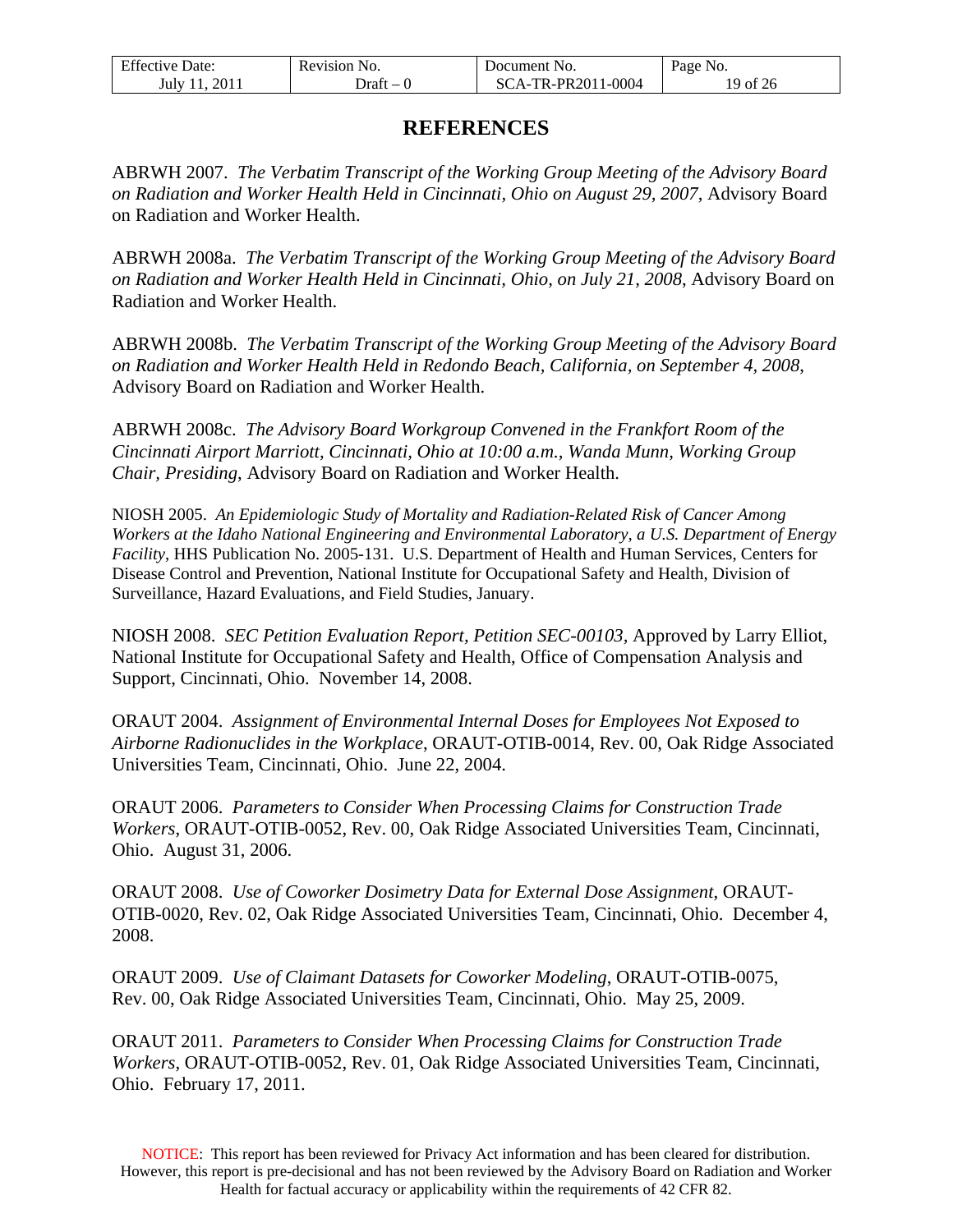| <b>Effective Date:</b>      | Revision No.                      | Document No.       | Page No. |
|-----------------------------|-----------------------------------|--------------------|----------|
| 2011<br>July 1 <sup>1</sup> | Draft<br>$\overline{\phantom{a}}$ | SCA-TR-PR2011-0004 | 20 of 26 |

SC&A 2007. *Review of ORAUT-OTIB-0052, Parameters to Consider when Processing Claims for Construction Trade Workers*, SCA-TR-TASK3-0004, Rev. 1, SC&A, Inc., Vienna, Virginia, and Saliant, Inc., Jefferson, Maryland. July 2007.

SC&A 2010a. *Comparison of ORAUT-OTIB-0052 Plutonium Data for Construction and Non-Construction Workers and the Implications for Coworker Models at Savannah River Site*, SC&A, Inc., Vienna, Virginia, and Saliant, Inc., Jefferson, Maryland. April 14, 2010.

SC&A 2010b. *SC&A Conclusions Regarding Savannah River Site Work Group ORAUT-OTIB-0052 Internal Dose Methodology for Less Common Radionuclides*, Memo to SRS Work Group, SC&A, Inc., Vienna, Virginia, and Saliant, Inc., Jefferson, Maryland. July 10, 2010.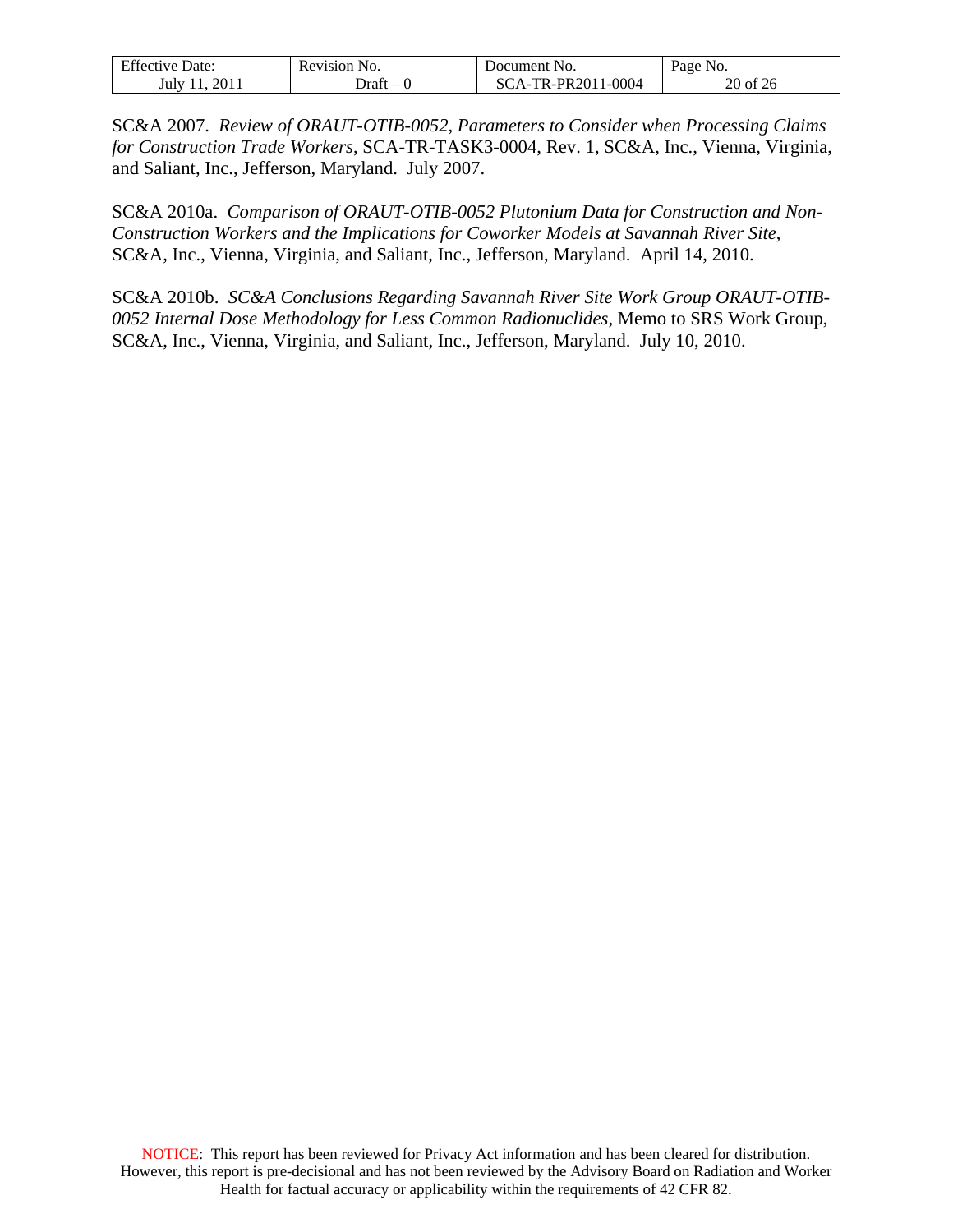<span id="page-20-0"></span>

| <b>Effective Date:</b> | Revision No. | Document No.       | Page No. |
|------------------------|--------------|--------------------|----------|
| 2011<br>July 11.       | $Draff - 1$  | SCA-TR-PR2011-0004 | 21 of 26 |

# **ATTACHMENT 1: AUGUST 22, 2008, DRAFT – ORAUT PROPOSED CHANGES TO ORAUT-OTIB-0052**

Several editorial changes to OTIB-0052 are necessary to close findings discussed in the July 21, 2008 Work Group on Procedures. The proposed changes are shown here. They have not been reviewed or approved.

*The following is inserted as section 3.1 in response to Finding OTIB-0052-05* 

#### LIMITATIONS AND EXCEPTIONS

Analysis and recommendations in this document are based on data that were readily available, and abundant enough to enable statistically significant comparisons. Consequently there may be unusual cases in which the recommendations of this document do not apply. Intakes of less common radionuclides, those other than uranium or plutonium, are not assessed. Refer to the site technical basis document for information regarding less common radionuclides.

External dose to SRS pipefitters who were unmonitored and employed for a limited duration between 1972 and 1974 or between 1990 and 1998 may be underestimated slightly. See OTIB-0020 for additional guidance.

### *The following is a modification to the second paragraph of section 4.0 in response to Findings OTIB-0052-13 and OTIB-0052-14*

The quality, usability, and accessibility of the data varied, making a standardized comparison among sites difficult. For example, some data are available in a modern database as official records while others are available only as summaries in centralized compilations. Some data have rigorously characterized parametric descriptions, while others are described only by a mean value. At some sites the AMW group includes the CTWs and at others it does not. Some site comparisons are made using data that have been corrected for external missed dose, while others are made without that correction. The analysis method was appropriately adapted to the differences in data, but in all cases the comparisons are consistent within each particular site. The outcome of a specific comparison may have been affected by these differences, but only negligibly in context of the threshold for adjustment described in Section 4.2.

#### *The following is added after the second paragraph of section 4.0 in response to Finding OTIB-0052-08*

The usefulness of data from other sources besides HPAREH was evaluated. The Fayerweather (NEED REF) database contains some data prior to 1960 that are not in HPAREH. SC&A compared reconstructed doses using the HPAREH and Fayerweather data and concluded that the average and 95th-percentile doses are higher when the HPAREH data are used. (SC&A 2007) This provides assurance that the workers contained in the Fayerweather database are adequately represented by those in the HPAREH database and the analysis is favorable to the CTW claimant.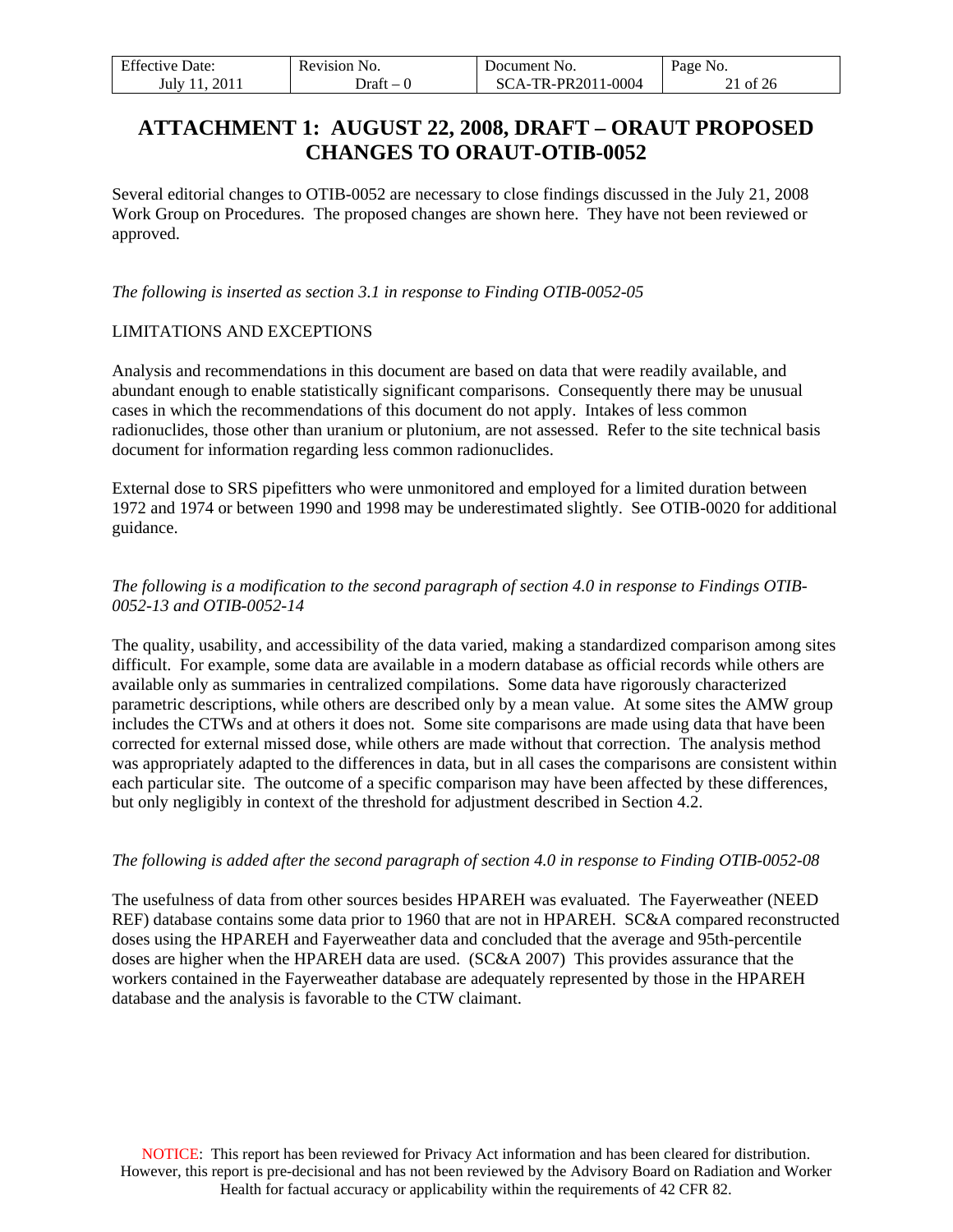| <b>Effective Date:</b> | Revision No. | Document No.       | Page No. |
|------------------------|--------------|--------------------|----------|
| 2011<br>July 11.       | Draft – 0    | SCA-TR-PR2011-0004 | 22 of 26 |

*The following is add after the first paragraph of section 5.13 in response to Findings OTIB-0052-09 and OTIB-0052-10* 

Data presented in NIOSH (2005) were considered for comparison but rejected because they include data on civilian employees of the Naval Reactor Facilities who are not covered by EEIOCPA. Also confounding that data is the fact that service workers are grouped with CTW, a practice which is inconsistent with the definition of CTW used in this document.

#### *The following is a modification to the second paragraph of section 5.14 in response to Finding OTIB-0052-11*

Data for internal exposures for workers at the INL was not available in a validated electronic format. However, Horan and Braun's (1993) report briefly discusses non-penetrating and internal exposures, and indicates that they were traditionally negligible: "Non-penetrating radiation exposure to the skin from soft X-rays or Beta particles were also not included along with irradiation by internally deposited radionuclides since historically they have been extremely rare events and as a result a very minor contributor to the effective dose." No comparison of CTW and AMW internal dose or non-penetrating dose is presented. Nevertheless general guidance for internal dose reconstruction developed in this document also applies to unmonitored CTWs at INL.

### *The following is a revision of section 6.1 in response to Finding OTIB-0052-12. The changes are highlighted in red*

The data were extracted from various sources including a scientific paper (Keene 1960), a series of annual reports based on AEC Form 190 (Foster 1959–1973), a series of letter reports (Annual Radiation Exposure Summary to USAEC from the Manager, Radiation Protection, Hanford Laboratory), the annual summary reports of radiation exposures (see Summary Annual Reports in the References Section), the REMS database (DOE 2006), and a Hanford coworker study of external dose (ORAUT 2005e).

The data from Keene (1960) for the period from 1944 through 1959 consists of the fourteen job categories that have the highest accumulated dose for that time period. Five of the job categories are assumed to represent CTWs. The number of workers, the average service in years, and the average dose is provided for each job category. From these data, average doses per year are calculated for CTWs and AMWs.

From 1960 through 1972 the data come from letters, required by AEC Order, summarizing the site annual dose data (Foster et al. 1959–1973). The reports generally present the annual dose in ranges (e.g., 0– 1 rem, 1–2 rem, etc.). In those instances, the value of the midpoint of each range was used to calculate the average dose.

#### No annual report was located for 1973.

### From 1974 through 1990 the data were extracted from the *Annual Report, Radiation Exposures for DOE and DOE Contractor Employees*

For the period from 1991 through 2005 the doses for the CTWs and AMWs are determined using the REMS database (DOE 2006). The annual collective penetrating dose is determined by subtracting the collective committed effective dose equivalent (if any) from the collective total effective dose equivalent (person-mrem). The average penetrating dose is determined by dividing the annual dose by the number of workers with measured dose. For the CTWs, the annual dose is determined by summing the annual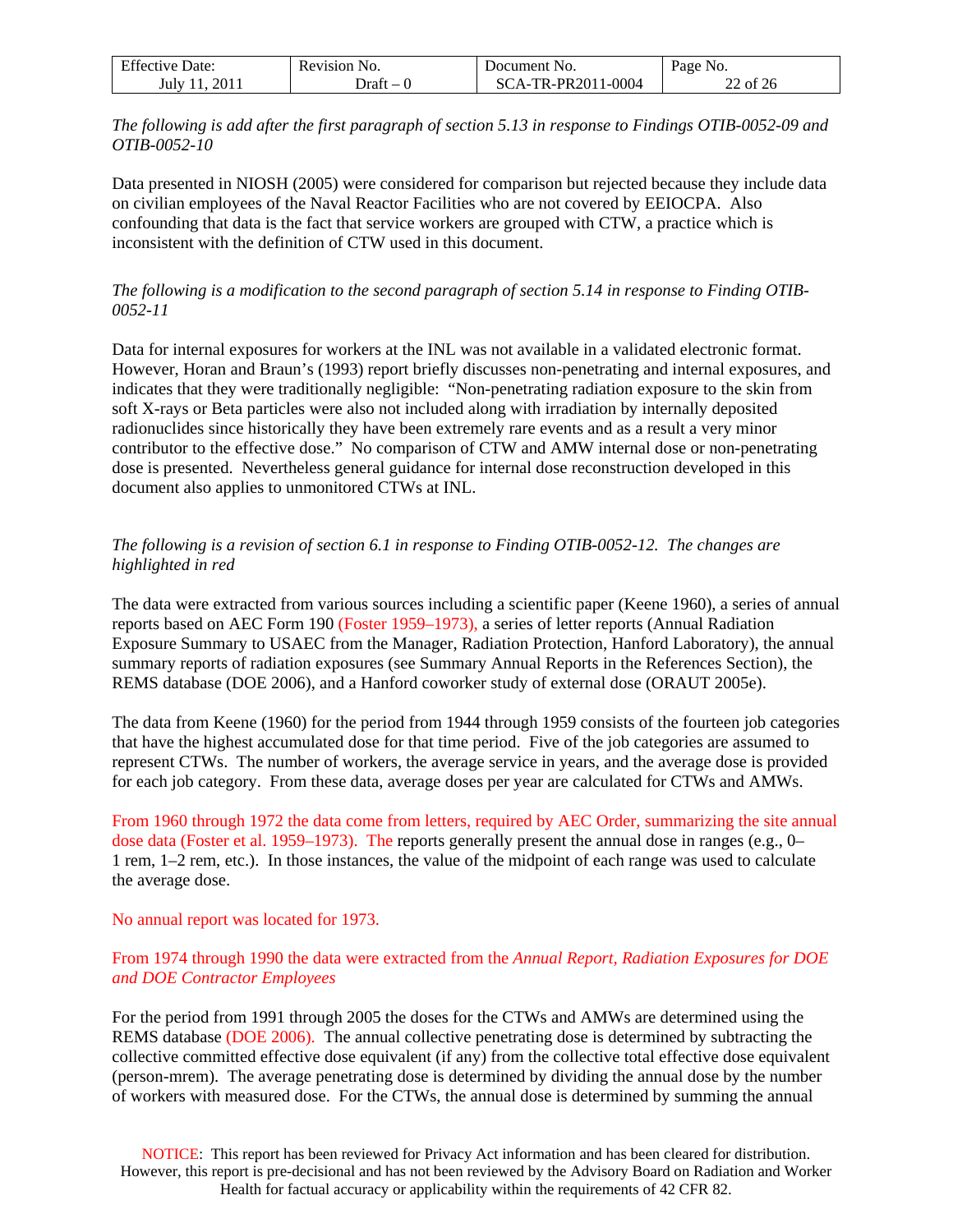| <b>Effective Date:</b> | Revision No.  | Document No.       | Page No. |
|------------------------|---------------|--------------------|----------|
| 2011<br>July 11.       | ⊃raft<br>$-1$ | SCA-TR-PR2011-0004 | 23 of 26 |

doses for the REMS "Construction" and "Laborer" labor categories. The workers in the REMS "Laborers" category are segregated by the reporting organizations. The annual doses reported by the organizations that are not the M&O contractor are summed and added to the annual dose for the REMS "Construction" category. Doses in the range less than 100 mrem are not included. This eliminates most visitors and administrative personnel from the REMS data. The average annual dose for CTWs is determined by dividing the annual dose for the "Laborers" and the "Construction" categories by the number of workers in those categories with measurable dose. For AMWs, the average annual dose is determined by summing the annual doses in the REMS "All" category (i.e., management, scientists, service, etc.) and dividing that sum by the sum of workers who had measured dose in the "All" category.

Use of data from the REX database was considered and rejected. The site expert cautioned that prior to 1965 the database contains no information that would differentiate CTW from General Electric employees.

#### *The following is added to the end of section 7.0 in response to Finding OTIB-0052-11*

More accurate dose reconstructions are possible at sites with abundant dosimetry data. At sites lacking data, dose reconstruction methods tend to produce higher, bounding doses and tend to be more favorable to the claimant. Application of the guidance in this document along with the site-specific guidance available in technical basis document results in dose reconstructions that are favorable to the unmonitored CTW claimant.

#### *The following references were added or modified*

- Foster, R. F., A. R. Keene, K. R. Heid, C. M. Unruh, and H. V. Larson, 1959–1973, "Hanford Annual Radiation Summary Letter Reports." [SRDB Ref ID: 26116]
- NIOSH (National Institutes for Occupational Safety and Health), 2005, *An Epidemiologic Study of Mortality and Radiation-Related Risk of Cancer Among Workers at the Idaho National Engineering and Environmental Laboratory, a U.S. Department of Energy Facility*, HHS (NIOSH) Publication No. 2005-131, U.S. Department of Health and Human Services, Centers for Disease Control and Prevention, National Institute for Occupational Safety and Health, Division of Surveillance, Hazard Evaluations, and Field Studies, January. [SRDB Ref ID: xxxxx]
- ORAUT (Oak Ridge Associated Universities Team), 2005g, *Use of Coworker Dosimetry Data for External Dose,* ORAUT-OTIB-0020, Rev. 01, Oak Ridge, Tennessee, October 07

#### Fayerweather [TBD]

SC&A (S. Cohen & Associates) 2007, Review of ORATT-OTIB-0052, *Parameters to Consider when Processing Claims for Construction Trade Workers*, SCA-TR-TASK3-0004, DRAFT July 30. [SRDB Ref ID xxxxxx]

*The following is added to the publication record at the beginning of the document.* 

The Advisory Board tasked SC&A to review OTIB-0052 Rev. 00 PC-0. A draft report and sixteen findings were produced. Eight findings were closed after discussion in the Procedures Review Working Group, three were transferred to another Working Group, and five ("in abeyance") are closed by this

NOTICE: This report has been reviewed for Privacy Act information and has been cleared for distribution. However, this report is pre-decisional and has not been reviewed by the Advisory Board on Radiation and Worker Health for factual accuracy or applicability within the requirements of 42 CFR 82.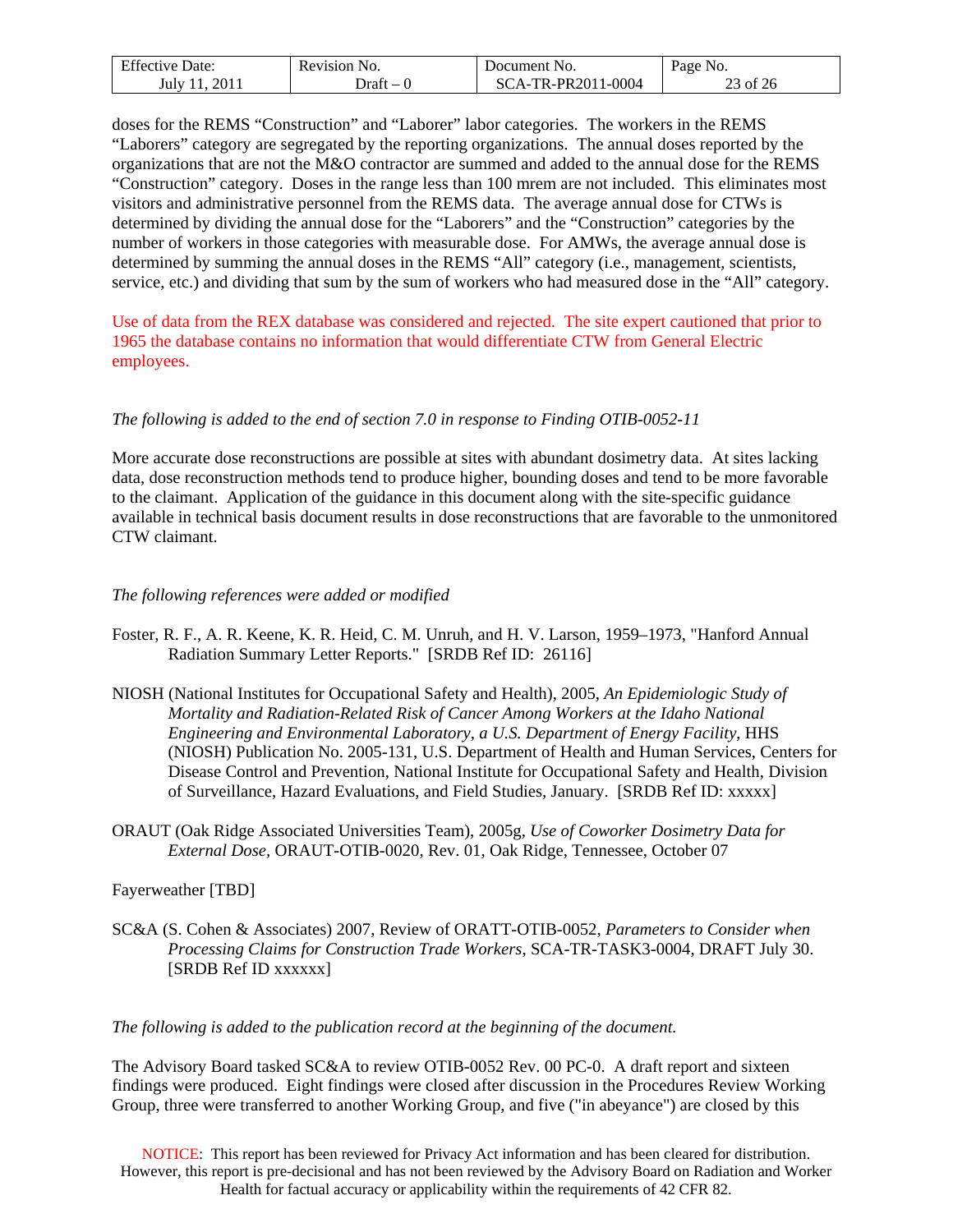| F C<br>Date:<br>Effective | Revision<br>NO.                   | Document No.                                   | <b>Page No.</b> |
|---------------------------|-----------------------------------|------------------------------------------------|-----------------|
| 2011<br>July '            | ⊃raft<br>$\overline{\phantom{a}}$ | 1-0004<br>F <b>R-PR20</b> 1<br>$\Delta$ -<br>╰ | 24 of<br>ZC     |

revision. These changes clarify the basis for certain assumptions and provide cautions regarding the limitations of the available data.

[Details TBD]

This revision does not result in an increase of dose and no PER is required. Training required: As determined by the Task Manager. Initiated by John M. Byrne. Approval: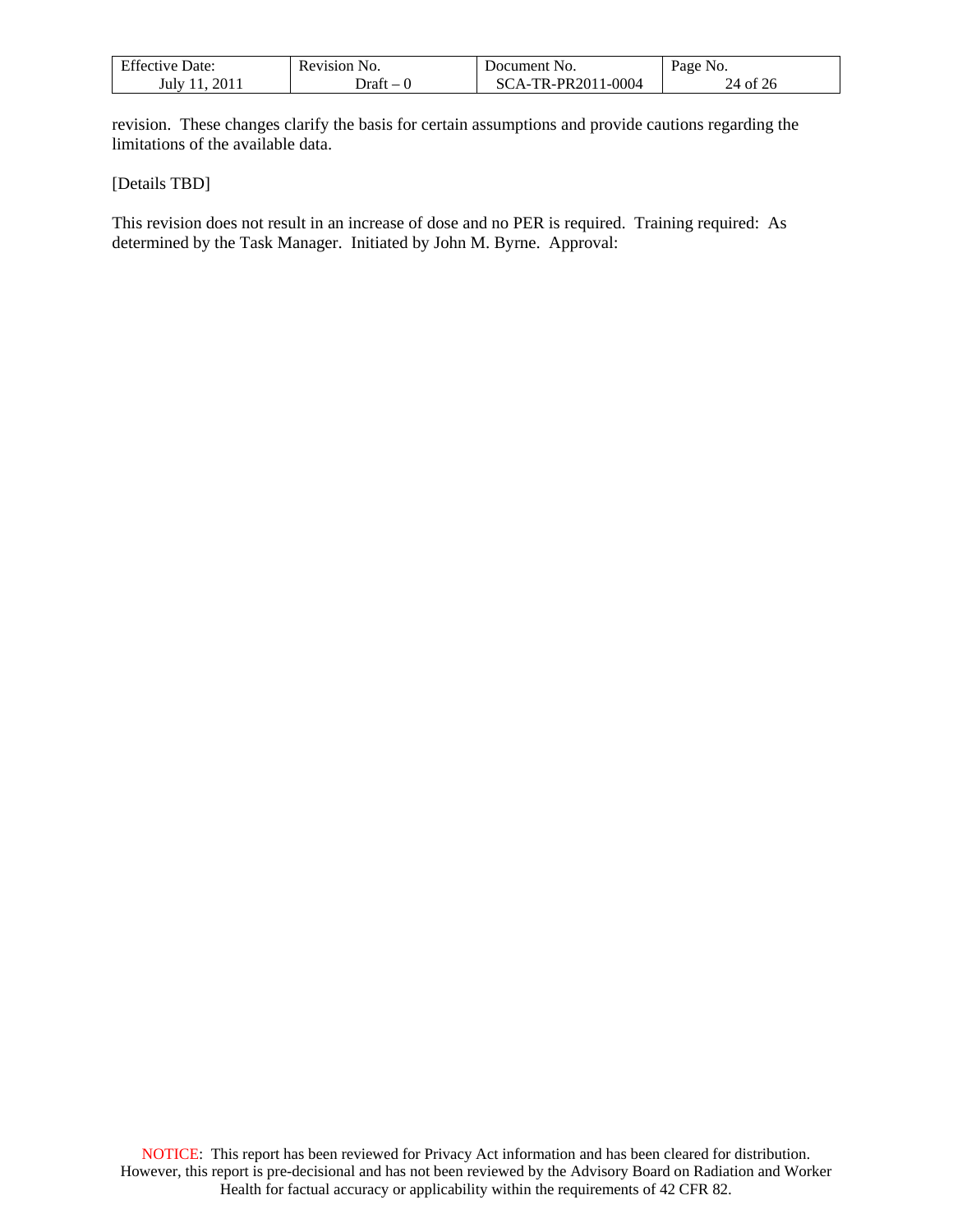<span id="page-24-0"></span>

| <b>Effective Date:</b> | Revision No. | Document No.       | Page No. |
|------------------------|--------------|--------------------|----------|
| 2011<br>July 11        | Draft –      | SCA-TR-PR2011-0004 | 25 of 26 |

# **ATTACHMENT 2: TOPICS FOR OCTOBER 10, 2008 TELECONFERENCE**

Three areas of the NIOSH proposed changes to OTIB-52 that SC&A wants to discuss:

 *External dose to SRS pipefitters who were unmonitored and employed for a limited duration between 1972 and 1974 or between 1990 and 1998 may be underestimated slightly. See OTIB-0020 for additional guidance.*

This statement is more general than we were looking for.

Instead of modifying OTIB-0052 to address this concern, the modification should be made to OTIB-0020. The following was taken from OTIB-0020, and modified as indicated:

Some workers are concerned that their dose records are not accurate because they were encouraged or instructed by a supervisor not to wear their badges (dosimeters), or they were not given badges while doing jobs that could have resulted in exposures sufficient to exceed an administrative or regulatory dose limit*, or they were unmonitored and worked in construction trades that may have received higher than average exposures (e.g., pipefitters)*. If *any of these concerns are* expressed by a claimant verbally in the CATI [computer assisted telephone interview] interview or in written correspondence, the dose reconstructor should try to determine if this could have happened by examining the dose records and considering the workplace conditions, potential source terms, and incident reports. In cases in which the dose reconstructor believes this could have happened, it may be necessary to modify the dose reconstruction and/or perform additional research.

 *The outcome of a specific comparison may have been affected by these differences, but only negligibly in context of the threshold for adjustment described in Section 4.2*

I don't think you can simply state that the effect is negligible; I think that you need to provide some support for that statement. SC&A tried to support the statement, first, generically, but when that failed, we used an example with some made-up numbers. Our results showed that the two methods for determining the CTW dose ratio could modify the correction factor upwards by up to ~0.1. Whether or not 10% is negligible is up to the WG to decide. Also, there may be better ways to quantify the difference between the two methods for calculating the CTW dose ratio than the examples that I used.

When we started to discussed this at Redondo Beach, it was pointed out that up to 20% differences were considered negligible during the development of OTIB-52, and that Arjun took issue with that value. Could you indicate where in OTIB-52 this 20% is discussed, I wasn't able to locate it?

 *Use of data from the REX database was considered and rejected. The site expert cautioned that prior to 1965 the database contains no information that would differentiate CTW from General Electric employees.* 

NOTICE: This report has been reviewed for Privacy Act information and has been cleared for distribution. However, this report is pre-decisional and has not been reviewed by the Advisory Board on Radiation and Worker Health for factual accuracy or applicability within the requirements of 42 CFR 82.